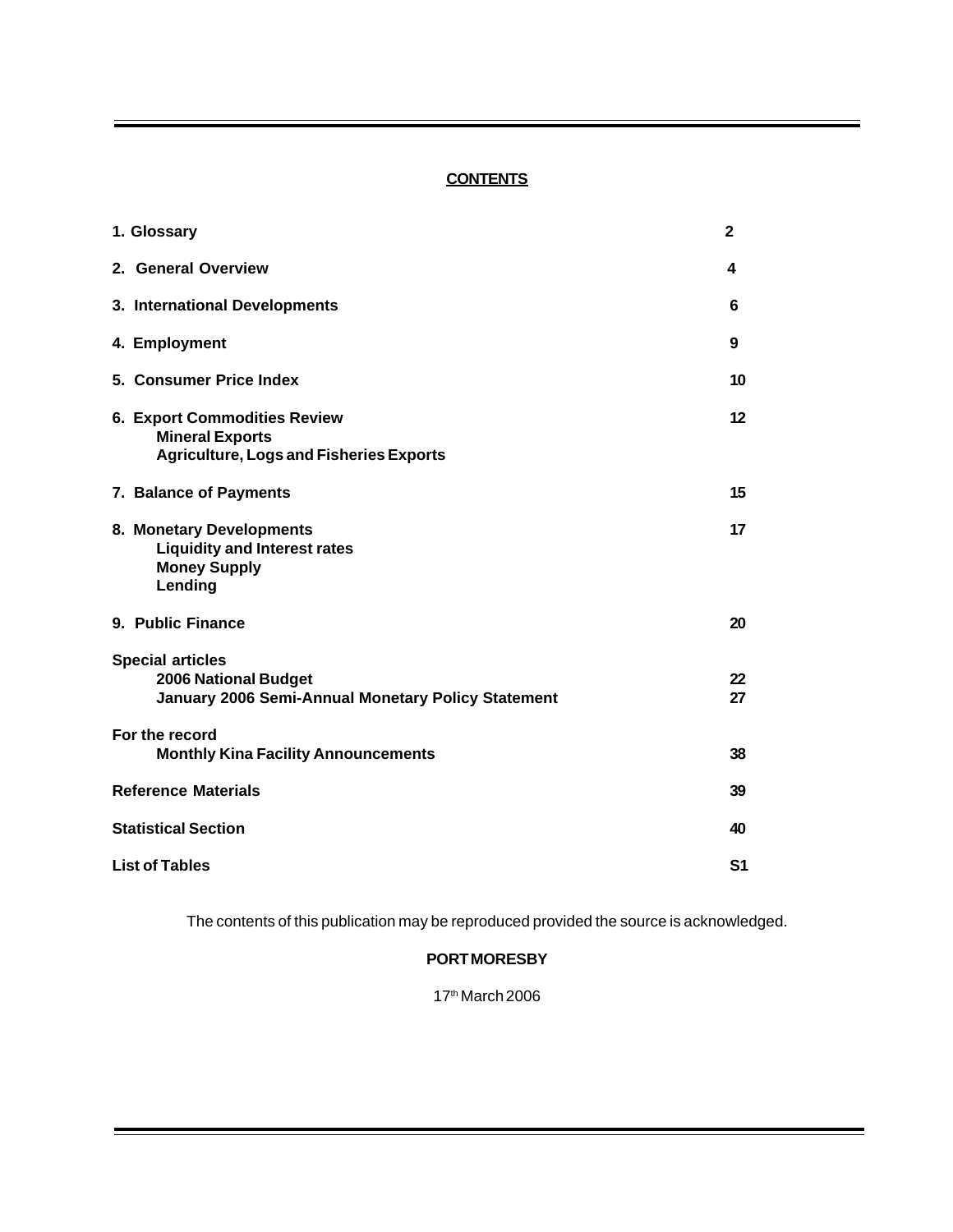#### **1. GLOSSARY OF TERMS AND ACRONYMS**

| <b>Broad Money Supply (M3*)</b><br>money in the economy at a point in time. See 'narrow' and 'quasi' money.<br><b>Cash Reserve Requirement (CRR)</b><br>A requirement imposed on commercial banks to hold cash as a<br>percentage of total deposits and other prescribed liabilities at all times.<br><b>Capital Account</b><br>and acquisitions/disposal of non-produced, non-financial assets such<br>as purchase of production facilities, i.e. plants and machinery, etc.<br>Central Bank Bill (CBB) <sup>1</sup><br>similar features as the Government Treasury bills.<br><b>Current Transfers Account</b><br>grants, superannuation funds and licensing fees.<br><b>Exchange Settlement Account (ESA)</b><br>transactions with each other.<br><b>Exclusion-based CPI measure</b><br>An underlying inflation measure which involves zero weighting of volatile<br>alcoholic drinks, cigarettes & tobacco, etc. See 'Underlying CPI'.<br><b>Financial Account</b><br>an economy.<br><b>Headline Consumer Price Index (CPI)</b><br>A measure of inflation as calculated and published quarterly by the<br>National Statistical Office (NSO), which measures the total price move-<br>ments in goods and services in the basket.<br><b>Income Account</b><br>cover wages, salaries, and other benefits in cash and kind, dividends<br>and interest earned on investments between PNG and the other coun-<br>tries.<br><b>Inscribed Stock</b><br>term of one year or longer for Budget financing.<br>Kina Facility Rate (KFR)<br>Official benchmark rate used by the Bank of Papua New Guinea to signal<br>its monetary policy stance. The KFR is announced monthly by the<br>Governor and published in the newspapers and on the Bank's website. | <b>Balance of Payments</b> | A statistical statement that systematically summarises a country's<br>economic transactions with the rest of the world, over a specific time<br>period. It comprises the Current and Capital and Financial Accounts. |
|----------------------------------------------------------------------------------------------------------------------------------------------------------------------------------------------------------------------------------------------------------------------------------------------------------------------------------------------------------------------------------------------------------------------------------------------------------------------------------------------------------------------------------------------------------------------------------------------------------------------------------------------------------------------------------------------------------------------------------------------------------------------------------------------------------------------------------------------------------------------------------------------------------------------------------------------------------------------------------------------------------------------------------------------------------------------------------------------------------------------------------------------------------------------------------------------------------------------------------------------------------------------------------------------------------------------------------------------------------------------------------------------------------------------------------------------------------------------------------------------------------------------------------------------------------------------------------------------------------------------------------------------------------------------------------------------------------------------------------------------------|----------------------------|----------------------------------------------------------------------------------------------------------------------------------------------------------------------------------------------------------------------|
|                                                                                                                                                                                                                                                                                                                                                                                                                                                                                                                                                                                                                                                                                                                                                                                                                                                                                                                                                                                                                                                                                                                                                                                                                                                                                                                                                                                                                                                                                                                                                                                                                                                                                                                                                    |                            | Total volume of money comprising narrow money (M1*) and quasi                                                                                                                                                        |
|                                                                                                                                                                                                                                                                                                                                                                                                                                                                                                                                                                                                                                                                                                                                                                                                                                                                                                                                                                                                                                                                                                                                                                                                                                                                                                                                                                                                                                                                                                                                                                                                                                                                                                                                                    |                            |                                                                                                                                                                                                                      |
|                                                                                                                                                                                                                                                                                                                                                                                                                                                                                                                                                                                                                                                                                                                                                                                                                                                                                                                                                                                                                                                                                                                                                                                                                                                                                                                                                                                                                                                                                                                                                                                                                                                                                                                                                    |                            | Records all transactions that involves the receipts or transfers of capital                                                                                                                                          |
|                                                                                                                                                                                                                                                                                                                                                                                                                                                                                                                                                                                                                                                                                                                                                                                                                                                                                                                                                                                                                                                                                                                                                                                                                                                                                                                                                                                                                                                                                                                                                                                                                                                                                                                                                    |                            | An indirect monetary policy instrument used by the Central Bank for<br>liquidity management. The CBB is a liability of the Central Bank and has                                                                      |
|                                                                                                                                                                                                                                                                                                                                                                                                                                                                                                                                                                                                                                                                                                                                                                                                                                                                                                                                                                                                                                                                                                                                                                                                                                                                                                                                                                                                                                                                                                                                                                                                                                                                                                                                                    |                            | This account records all foreign transactions that are not transfers of<br>capital and can not be repaid. These includes donations, gifts and                                                                        |
|                                                                                                                                                                                                                                                                                                                                                                                                                                                                                                                                                                                                                                                                                                                                                                                                                                                                                                                                                                                                                                                                                                                                                                                                                                                                                                                                                                                                                                                                                                                                                                                                                                                                                                                                                    |                            | Accounts of the commercial banks with the Central Bank for settlement                                                                                                                                                |
|                                                                                                                                                                                                                                                                                                                                                                                                                                                                                                                                                                                                                                                                                                                                                                                                                                                                                                                                                                                                                                                                                                                                                                                                                                                                                                                                                                                                                                                                                                                                                                                                                                                                                                                                                    |                            | sub-groups or items such as fruit & vegetables, betelnut and prices that<br>are largely determined by non-market (seasonal) forces, as well as                                                                       |
|                                                                                                                                                                                                                                                                                                                                                                                                                                                                                                                                                                                                                                                                                                                                                                                                                                                                                                                                                                                                                                                                                                                                                                                                                                                                                                                                                                                                                                                                                                                                                                                                                                                                                                                                                    |                            | Records all transactions associated with changes of ownership of<br>foreign financial assets such as holdings of monetary gold, special<br>drawing rights (SDR), claims on non-residents and foreign liabilities of  |
|                                                                                                                                                                                                                                                                                                                                                                                                                                                                                                                                                                                                                                                                                                                                                                                                                                                                                                                                                                                                                                                                                                                                                                                                                                                                                                                                                                                                                                                                                                                                                                                                                                                                                                                                                    |                            |                                                                                                                                                                                                                      |
|                                                                                                                                                                                                                                                                                                                                                                                                                                                                                                                                                                                                                                                                                                                                                                                                                                                                                                                                                                                                                                                                                                                                                                                                                                                                                                                                                                                                                                                                                                                                                                                                                                                                                                                                                    |                            | Records transactions such as compensation of employees, which                                                                                                                                                        |
|                                                                                                                                                                                                                                                                                                                                                                                                                                                                                                                                                                                                                                                                                                                                                                                                                                                                                                                                                                                                                                                                                                                                                                                                                                                                                                                                                                                                                                                                                                                                                                                                                                                                                                                                                    |                            | A Government bond or debt instrument sold to the public for a maturity                                                                                                                                               |
|                                                                                                                                                                                                                                                                                                                                                                                                                                                                                                                                                                                                                                                                                                                                                                                                                                                                                                                                                                                                                                                                                                                                                                                                                                                                                                                                                                                                                                                                                                                                                                                                                                                                                                                                                    |                            |                                                                                                                                                                                                                      |
| years to maturity.<br><sup>1</sup> (See 'For the Record: p.34 in the 2004 September QEB)                                                                                                                                                                                                                                                                                                                                                                                                                                                                                                                                                                                                                                                                                                                                                                                                                                                                                                                                                                                                                                                                                                                                                                                                                                                                                                                                                                                                                                                                                                                                                                                                                                                           | <b>Liquid Assets</b>       | Assets of the commercial banks, which are near liquid form, comprising<br>cash, ESA balances, Treasury bills and Inscribed stocks less than 3                                                                        |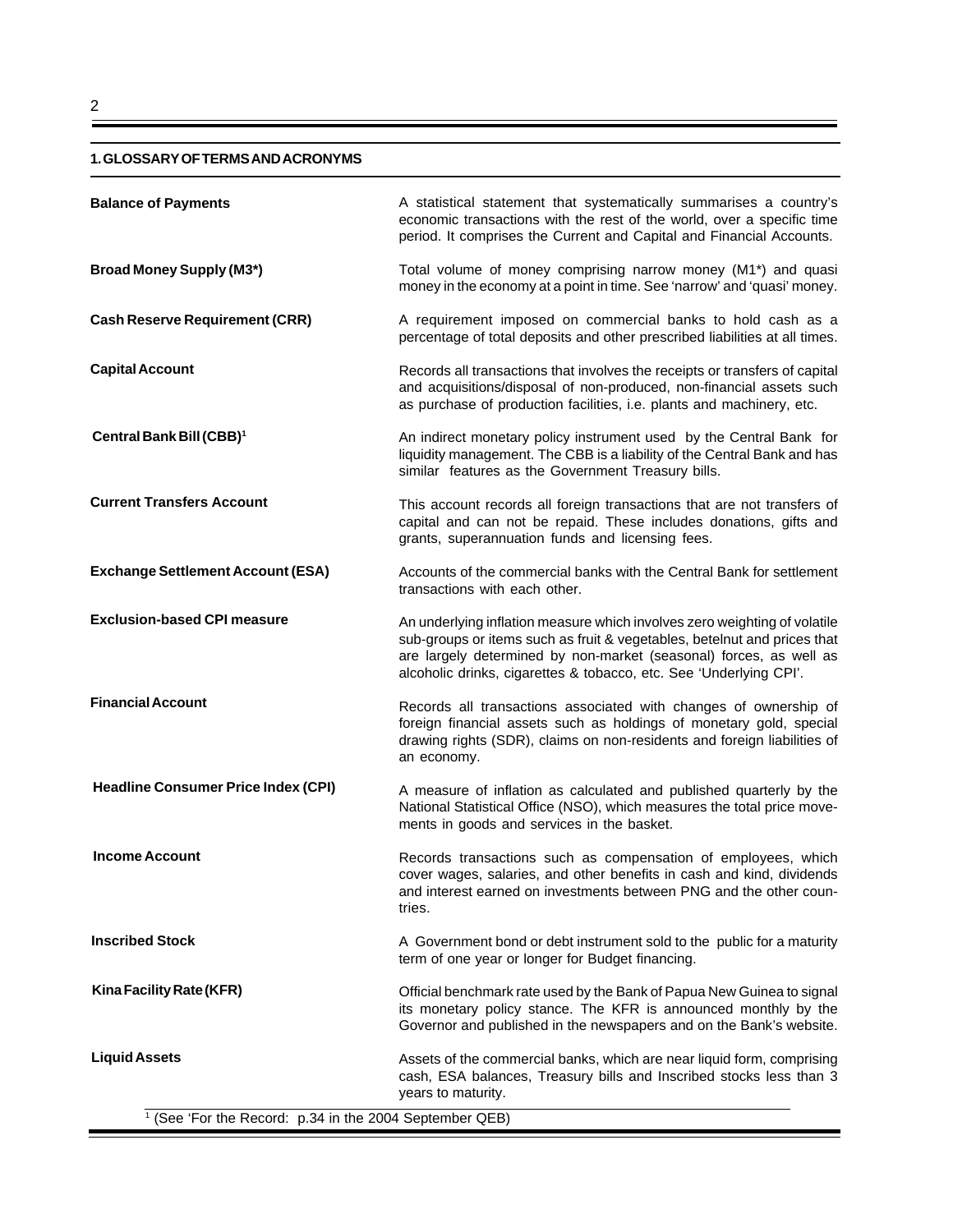| Minimum Liquid Asset Ratio (MLAR)                                 | A prudential requirement imposed by the Central Bank on commercial<br>banks to hold liquid assets as a percentage of total deposits and other<br>prescribed liabilities at all times.                                                                |
|-------------------------------------------------------------------|------------------------------------------------------------------------------------------------------------------------------------------------------------------------------------------------------------------------------------------------------|
| <b>Monetary Base</b>                                              | Comprised of currency held by the public and liquidity assets of the<br>commercial banks, including deposits held with the Central Bank under<br>the Repurchase Agreement Facility (RAF) or Repos.                                                   |
| <b>Narrow Money</b>                                               | A component of total money supply that is considered liquid or can be<br>converted easily to cash on demand, and comprises of currency in<br>circulation (held outside the banking system) and demand deposits.                                      |
| <b>Open Market Operations (OMO)</b>                               | Operations of liquidity management conducted by the Central Bank with<br>commercial banks and other financial intermediaries involving Govern-<br>ment securities, Repos and foreign exchange trading to influence short-<br>term interest rates.    |
| Over the year CPI                                                 | Percentage change in the CPI of a quarter compared to the correspond-<br>ing quarter of the previous year (Also called 'annual' CPI).                                                                                                                |
| <b>Portfolio Investment</b>                                       | Investments, mainly in equity and debt securities such as bonds and<br>notes, money market debt instruments and financial derivatives, as well<br>as long-term debt, equity and securities.                                                          |
| Quasi Money                                                       | A component of total money supply that is not easily convertible to cash<br>on demand and comprises of savings and term deposits.                                                                                                                    |
| <b>Repurchase Agreement Facility</b><br>(RAF)                     | An agreement between the commercial banks and the Central Bank to<br>sell and repurchase a Government security (e.g. Government Treasury<br>bills) for overnight to 14 days. Transactions can be collateralised or<br>unsecured (Also called Repos). |
| <b>Reserve Money</b>                                              | A measure of money, which includes currency holdings of commercial<br>banks and their deposits at the Central Bank and money in circulation.                                                                                                         |
| <b>Tap Facility</b>                                               | A facility conducted by the Central Bank for sale of Treasury bills and<br>Inscribed stocks to the public.                                                                                                                                           |
| <b>Temporary Advance Facility</b>                                 | A statutory mechanism stipulated under Section 54 of the Central<br>Banking Act 2000, that provides the National Government with access to<br>short-term financing to meet mismatches in revenue.                                                    |
| <b>Trade Account</b>                                              | Records all economic transactions associated with merchandise ex-<br>ports and imports of physical goods. A surplus means that exports have<br>exceeded imports, while the reverse will result in a deficit.                                         |
| <b>Treasury bill</b>                                              | Government security or debt instrument sold at a discount value, but<br>redeemed at face value on maturity for purposes of Budget financing. In<br>PNG, Treasury bills are issued for 28, 61, 91, 182 and 364 day maturities.                        |
| <b>Trimmed-mean CPI measure</b>                                   | A fixed proportion of prices at each end of the distribution of price changes<br>are zero weighted and the mean of the remaining price changes<br>recomputed. See also 'Underlying CPI'.                                                             |
| Underlying CPI (exclusion-based and<br>trimmed-mean CPI measures) | A measure of inflation that excludes short-term volatile movements in<br>prices, such as seasonal factors (prices of fruit, vegetables and betelnut),<br>Government policy decisions (tax system reforms, etc.) and price con-<br>trolled items.     |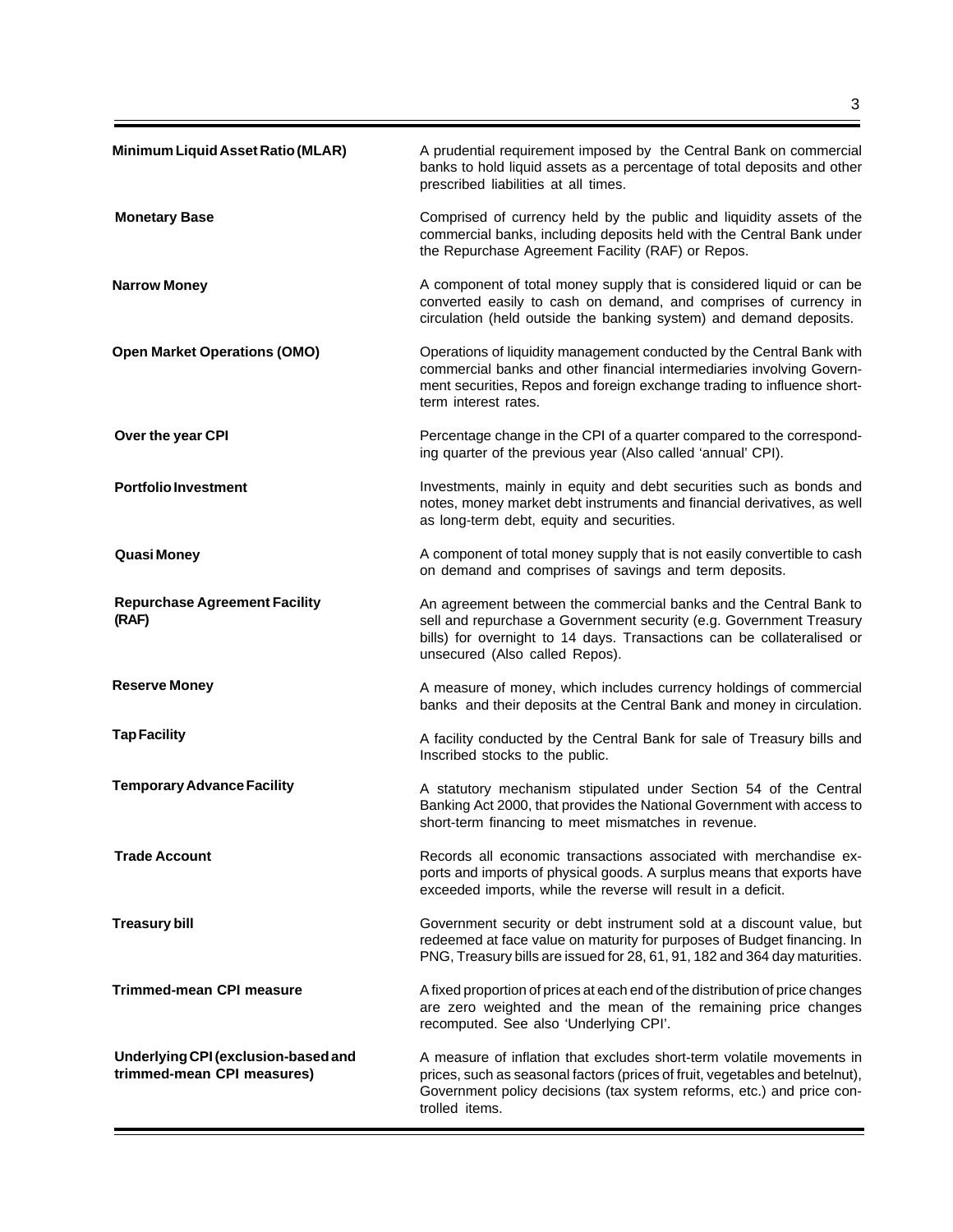# **2. GENERAL OVERVIEW**

Indicators available to the Bank of PNG suggest that 2005 was a year of continued macroeconomic stability and modest economic growth. Strong export performance driven by high international prices resulted in a large current account surplus and mild appreciation in the exchange rate, and led to low inflation outcomes. The Bank of PNG therefore maintained a neutral monetary policy stance throughout the year. Interest rates remained low and lending to the private sector increased substantially. The level of employment also increased across most sectors of the economy. For long term sustainable economic growth the Government must take advantage of the current macroeconomic stability by spending more on infrastructure, addressing inefficiencies of public utilities and removing impediments to conducting business in Papua New Guinea.

Over the year to December 2005, the Bank's formal private sector Employment Index increased by 3.4 percent, although it decreased by 0.1 percent in the December quarter of 2005, compared to the September quarter. By industry, the mineral and wholesale/ retail sectors recorded increases, while all other sectors recorded decreases. By region, the NCD, Southern and Morobe regions recorded increases while the Highlands, Islands and Momase (excluding Morobe) regions recorded decreases.

Annual headline inflation rate, as measured by the Consumer Price Index (CPI) was 4.6 percent in 2005, compared to 2.4 percent in 2004. The higher headline inflation was due to large increases in the price of seasonal produce during the December quarter. By urban areas, all CPI surveyed centres recorded higher prices except Rabaul.

Annual trimmed mean inflation for 2005 was 3.3 percent, while exclusion-based inflation was negative 1.4 percent compared to 1.9 percent and 1.0 percent, respectively in 2004. The Bank of PNG considers the trimmed mean inflation to be the better indicator of underlying inflation trends and its outcome in 2005 was broadly in line with the Bank's projections.

During 2005, the kina continued to strengthen against all the major currencies. The kina ended the year at 32.30 US cents, from 32.00 US cents at the end of 2004. The daily average kina exchange rate appreciated by 4.0 percent against the US dollar to 32.23 US cents. The kina was worth 44.00 Australian cents on 31st December 2005, a 7.2 percent appreciation on the rate at the end of 2004. The daily average exchange rate for the December quarter was 43.58 Australian cents, compared to 41.78 Australian cents in the December quarter of 2004. These movements resulted in the daily average Trade Weighted Index (TWI) appreciating by 0.9 percent over the year.

Higher international prices for most of the Papua New Guinea's mineral and agricultural export commodities more than offset the appreciation of the kina against the US dollar. This resulted in a 13.0 percent increase in the weighted average kina price of exports in 2005, compared to 2004. There was a 15.6 percent increase in the weighted average kina price of mineral exports, with higher prices of copper and crude oil. For agricultural, logs and marine product exports, the weighted average kina price increased by 2.6 percent. This was accounted for by higher prices of coffee, tea, rubber and logs.

The overall surplus in the balance of payments was K255 million in 2005, compared to a surplus of K329 million in 2004. This outcome was due to a higher surplus in the current account, which more than offset a significant deterioration in the financial and capital accounts.

The current account recorded a huge surplus of K1,881 million in 2005, compared to a surplus of K393 million in 2004. This outcome was the result of higher surpluses in the trade and transfers accounts.

The capital and financial accounts recorded a deficit of K1,664 million in 2005, compared to a lower deficit of K80 million in 2004. The significant deterioration reflected a build up in foreign currency account balances of mineral companies, an increase in net foreign assets holdings of the banking system and outstanding trade credits owed to PNG resident companies.

The level of gross foreign exchange reserves at the end of December 2005 was K2,316 (US\$774) million, sufficient for 6.0 months of total and 8.2 months of nonmineral import covers.

The Bank of PNG generally maintained a neutral monetary policy stance based on favourable macroeconomic outcomes and inflation outlook. Consistent with the Bank's expectations as stated in the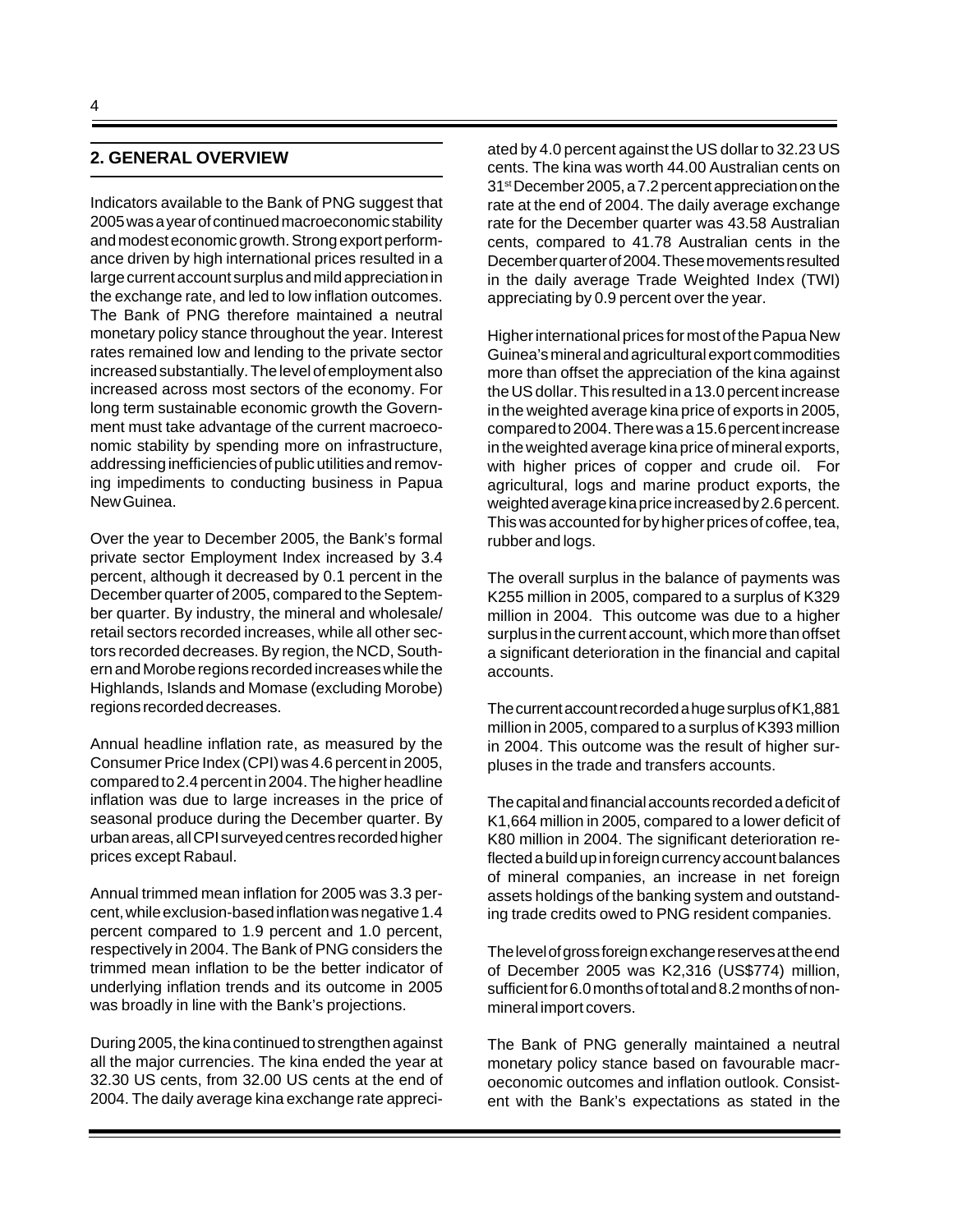January and July Monetary Policy Statements (MPS), the Kina Facility Rate (KFR) was maintained at 7.0 percent until September when it was reduced to 6.0 percent.

The Bank continued to utilise its Open Market Operation (OMO) instruments in the conduct of monetary policy. In addition to trading in Government securities, the Bank of PNG also utilised Repurchase Agreements (Repos) and Central Bank Bills (CBBs) to manage liquidity in the banking system. In September 2005 the Bank separated the auction of Government's Treasury bills from the CBBs to improve the effectiveness of monetary policy signalling.

The average level of broad money supply (M3\*) increased by 21.3 percent in 2005, compared to a revised increase of 6.6 percent in 2004. The growth resulted from increases of 20.2 percent, 17.5 percent and 13.2 percent in average net foreign assets of the banking system, average net credit to the Government and average net domestic credit to the private sector, official entities and non-monetary financial institutions, respectively. The increase in average net foreign assets was a result of high mineral tax inflows and the full repayment of the Bank's liabilities to the International Monetary Fund (IMF). The average level of the monetary base increased by 22.4 percent in 2005, compared to an increase of 30.4 percent in 2004. The growth was due to higher holdings of Government securities, particularly Inscribed stocks.

Over the year to December 2005, total domestic credit extended by the banking system to the private sector, official entities and non-monetary financial institutions increased by K376.1 million to K1,827.1 million, compared to a decrease of K46.1 million in 2004. The

significant growth in credit to the private sector of K339.9 million mainly reflected advances to the building and construction, agriculture/forestry/fisheries, transport and communication, mineral, retail and private household sectors.

Preliminary estimates of the fiscal operations of the National Government for 2005 showed an overall surplus of K46.9 million, compared to a surplus of K201.9 million in 2004, and represents 0.3 percent of nominal Gross Domestic Product (GDP). The lower surplus reflected higher revenue, which more than offset an increase in expenditure.

Total revenue, including grants, during 2005 was K5,313.2 million, 22.2 percent higher than the receipts collected in 2004, and represents 105.1 percent of the 2005 revised budget. The increase was attributed to higher collections in all categories of tax revenue and non-tax revenue, combined with higher project grants.

Total expenditure during 2005 was K5,266.3 million, 27.0 percent higher than in 2004, and represents 102.2 percent of the revised budgeted expenditure for 2005. The increase reflected higher recurrent and development expenditures, which more than offset savings from lower interest payments.

The surplus combined with domestic borrowing of K190.9 million was used to make a net overseas loan repayment of K237.8 million. The domestic financing mainly reflected the new issuance of Inscribed stocks by the Government, which were taken up by the commercial banks, while financing from other domestic sources reflected the high volume of unpresented cheques issued in 2005.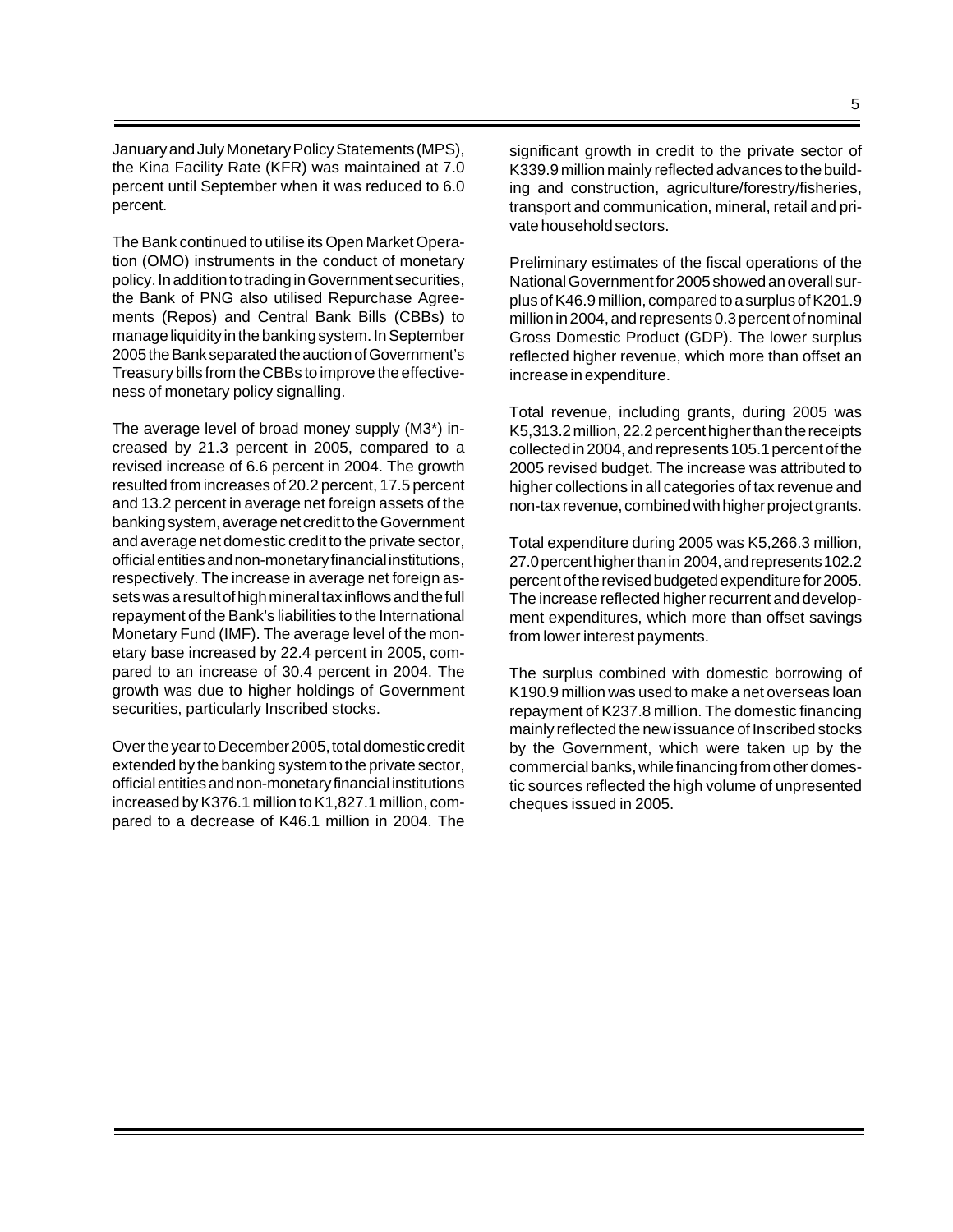### **3. INTERNATIONAL DEVELOPMENTS**

The world economy continued to grow in 2005 led by developments in the industrialised countries, including the United States (US), Germany and the United Kingdom (UK), and the recovery in Japan, as well as strong demand in China, Brazil and India. The Organisation of Economic Co-operation and Development's (OECD) latest outlook, released in November 2005, estimated a real Gross Domestic Product (GDP) growth of 2.7 percent for its member countries. The growth reflected robust consumer and business spending, despite high oil prices.

In October, talks on cuts to agricultural protection in the Doha round of trade negotiations continued. The European Union (EU) offered to cut its farm tariffs by an average of 39 percent after an earlier offer of 24 percent was rejected by other countries, including the Group of 20 (G20), which include Australia, Brazil, India and China. The G20 instead requested a cut of 54 percent, and the US called for 75 percent after it offered to cut its farm subsidies by 60 percent.

In November, leaders of the 21-member Asia-Pacific Economic Cooperation (APEC) forum met in Pusan, South Korea for their annual summit. The leaders discussed the forth-coming World Trade Organisation (WTO) Summit, international terrorism, and the bird (avian) flu outbreak, amongst other regional and international issues.

In December, trade ministers and officials from the 149-member WTO met in Hong Kong. Whilst disagreements persisted, they agreed to end farm export subsidies by 2013, as well as open up markets in the industrialised nations for imports from developing countries. They also agreed to finalise a deal on increased agricultural market access by April 2006.

Also in December, the US and China reached an agreement to regulate trade in textiles and clothing between the two countries over the next three years. China agreed to reduce its textile and clothing exports to the US in exchange for guaranteed access to the US market.

Gold prices continued to rise in the December quarter of 2005, reaching US\$541 an ounce in December, the highest level in 24 years. The high price reflected the rising oil prices, increased global liquidity, demand from Asia, as well as a hedge against inflation and a possible economic downturn. Other metals also reached high levels in December: with silver at US\$9.17 an ounce, the highest level in 18 years; platinum at a 25 year high of US\$1,000 an ounce; aluminium at a 15 year high of US\$2,225 a tonne; and copper at US\$4,175 a tonne.

Whilst oil prices declined from their high levels in the September quarter to around US\$60 a barrel in the December quarter, members of the Organisation of Petroleum Exporting Countries (OPEC) agreed in December to maintain output at around 28.4 million barrels a day, the highest level in 25 years. They had earlier agreed in September to remove their production quotas to increase supply to meet rising demand from the growing economies of China and India, and offset disruptions to oil productions caused by hurricanes in the US and civil unrest in Nigeria.

In the US, real GDP grew by 3.1 percent in 2005, compared to 3.8 percent in 2004. However, real GDP grew by an annualised rate of 1.6 percent in the December quarter of 2005, the slowest growth in three years. The slowdown reflected the impact of high interest rates and inflation, weak consumer spending, declining business investment and productivity, and slowing housing construction, as well as the widening trade deficit and lower Government spending.

Industrial production increased by 2.8 percent over the year to December 2005, compared to an increase of 4.4 percent in 2004. The Institute for Supply Management's Purchasing Managers' index was 55.6 percent in December 2005, compared to 58.6 percent in December 2004. An index over 50 percent indicates expansion in the manufacturing sector. The slowdown reflected reduced inventory restocking and reconstruction following hurricanes Katrina, Rita and Wilma. New home sales declined to their lowest levels in twenty months in December 2005. Retail sales increased by 4.4 percent in 2005 compared to an increase of 5.9 percent in 2004. The unemployment rate was 4.9 percent in December 2005, compared to 5.4 percent in December 2004, the lowest rate in four years.

Consumer prices rose by 3.4 percent in 2005, compared to an increase of 3.3 percent in 2004. Broad money supply increased by 7.8 percent in 2005, compared to an increase of 6.2 percent in 2004. The US President, Mr. George W. Bush selected Dr. Ben Bernanke to replace Dr. Alan Greenspan as the Chair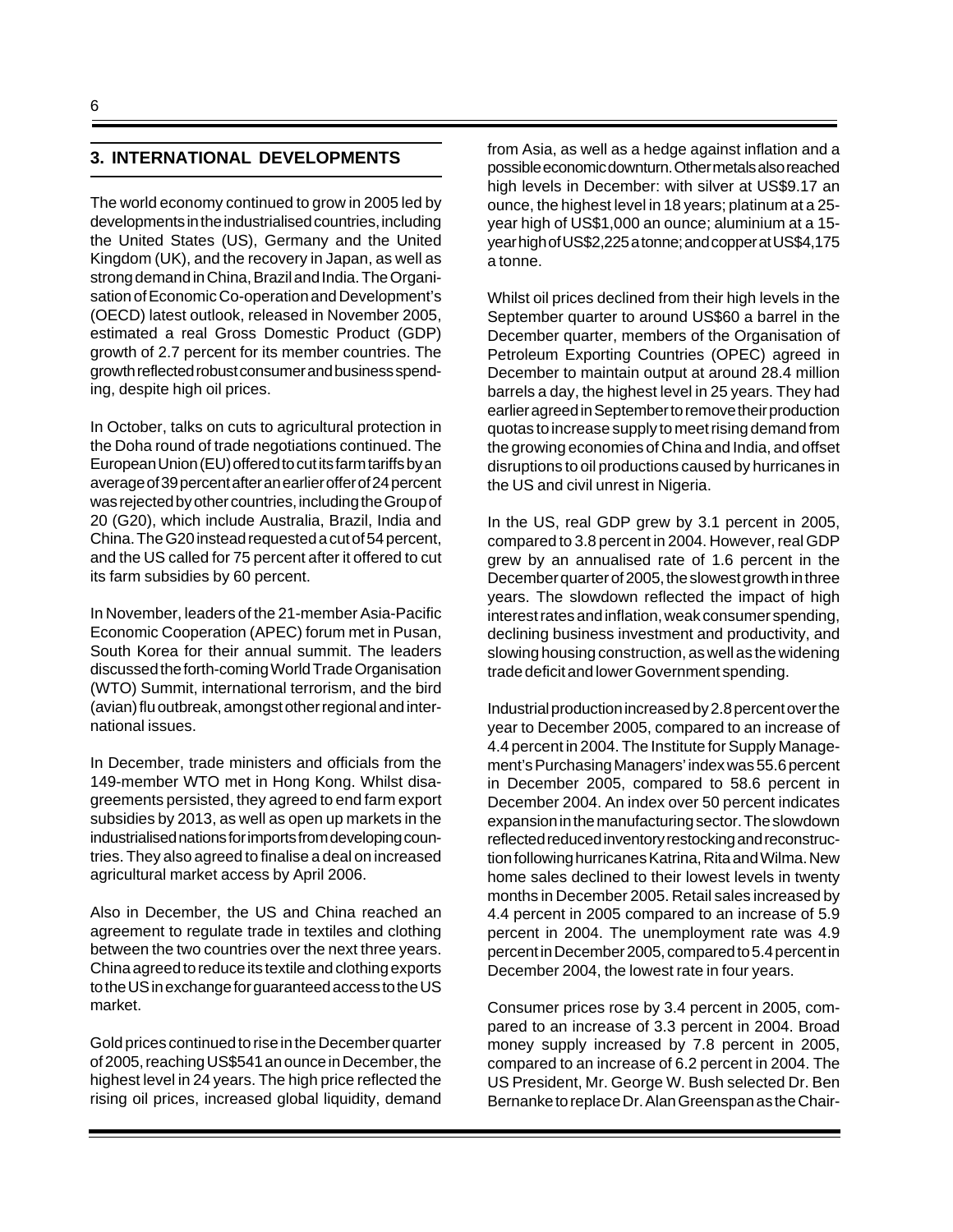man of the Board of the US Federal Reserve in February 2006. To contain inflation and support economic growth, the Federal Open Market Committee (FOMC) tightened monetary policy in 2005. From the beginning of 2005, the federal funds rate was progressively increased from 2.25 percent to 4.25 percent in the December quarter of 2005, with the last increase from 3.75 percent.

The trade deficit increased to US\$782.1 billion in 2005 from a deficit of US\$665.2 billion in 2004, reflecting higher oil prices as well as increased imports, mainly from Asia.

In Japan, real GDP grew by 4.2 percent in 2005, compared to a decline of 0.5 percent in 2004. The growth reflected a pick-up in domestic demand, with strong exports and corporate capital investments, combined with rising consumer spending. There were improved job prospects, higher wages and surging stock prices. In December, the Japanese Government announced plans to cut new debt below ¥30 trillion and cuts to spending of ¥79.7 trillion, the first time in eight years that Government spending is to be below the ¥80 trillion level.

Industrial production increased by 3.8 percent in 2005, compared to an increase of 1.4 percent in 2004. Retail sales increased by 1.2 percent in 2005, compared to a decline of 1.0 percent in 2004. With the increase in economic activity, the unemployment rate fell slightly to 4.4 percent in December 2005 from 4.5 percent in December 2004.

Consumer prices decreased by 0.1 percent in 2005, compared to an increase of 0.2 percent in 2004. Broad money supply increased by 2.0 percent in 2005, the same as in 2004. Whilst the Bank of Japan maintained it's zero percent interest rate policy, it indicated its intention in November to exit the policy in the coming six to twelve months as forecasts suggested inflation was returning.

The current account surplus was US\$164.0 billion in 2005, compared to a surplus of US\$171.8 billion in 2004.

In Germany, real GDP grew by 1.0 percent in 2005, compared to a decline of 0.9 percent in 2004, reflecting a build-up in inventories, which offset declines in private consumption, Government spending and overseas trade. A new Chancellor, Ms. Angela Merkel was

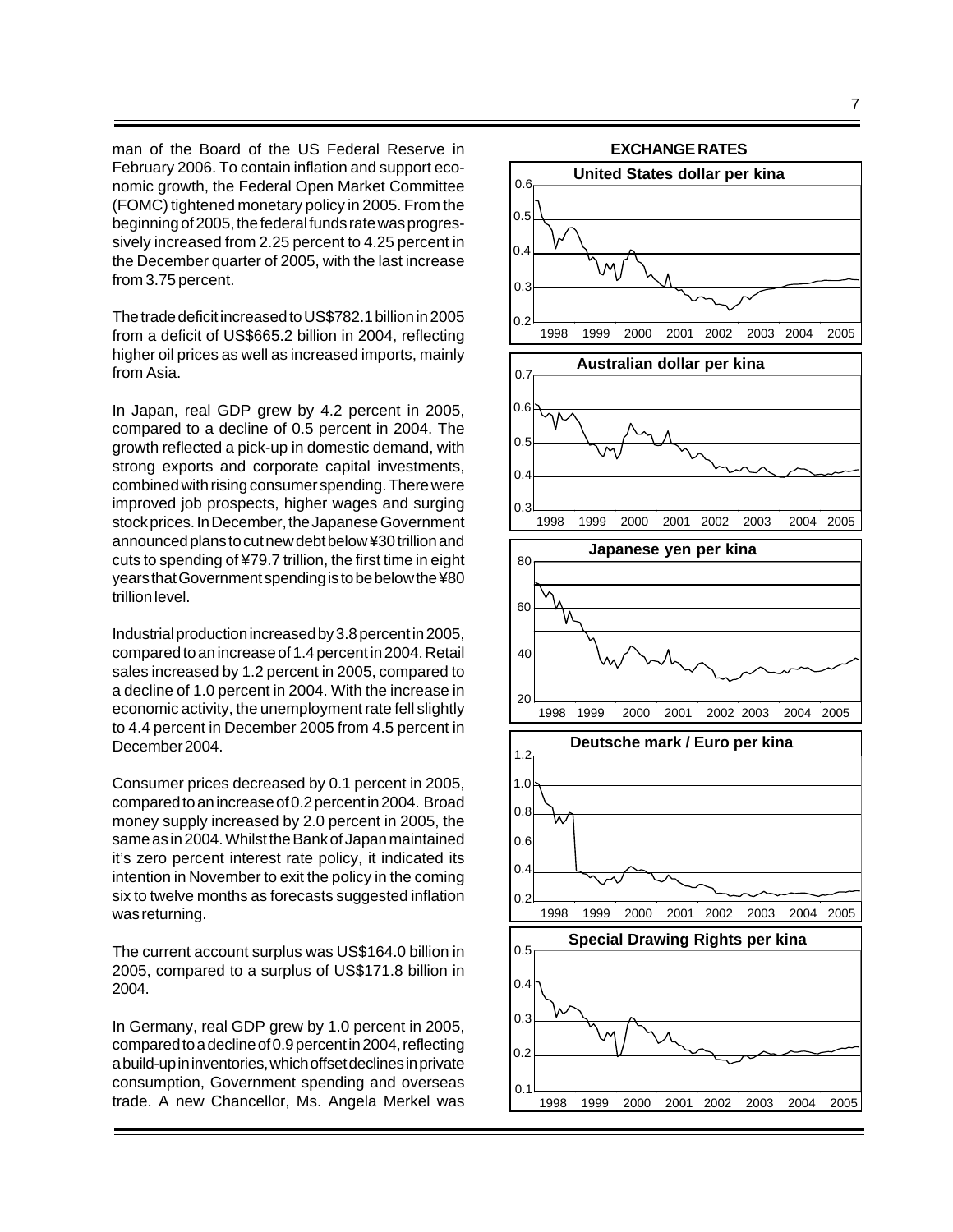elected in November as the first female head of the Government. In December, the Government agreed to increase the value added tax (VAT) from 16 to 19 percent, besides cutting subsidies and tax loopholes to close a •35 billion budget deficit by 2007 and to be in line with EU rules.

Industrial production increased by 3.4 percent in 2005, compared to an increase of 0.9 percent in 2004. Retail sales declined by 0.9 percent in 2005, compared to a decline of 5.9 percent in 2004. The unemployment rate was 11.2 percent in December 2005, compared to 10.8 percent in December 2004.

Consumer prices increased by 2.1 percent in 2005, the same as in 2004.

The current account surplus was US\$112.8 billion in 2005, compared to a surplus of US\$96.0 billion in 2004.

The latest OECD estimate is for real GDP growth of 1.4 percent for the Euro area in 2005. In December, the European Central Bank (ECB) raised its benchmark Refinancing Rate by 0.25 percentage points to 2.25 percent. The increase was the first in five years and was to counter threats of inflation from rising oil prices and credit expansion, and support economic growth and employment creation.

In the United Kingdom (UK), real GDP increased by 1.7 percent in 2005, compared to an increase of 3.0 percent in 2004.

Industrial production declined by 2.7 percent in 2005, compared to an increase of 0.3 percent in 2004. Retail sales increased by 4.0 percent in 2005, compared to an increase of 3.2 percent in 2004. The unemployment rate in December 2005 was 5.1 percent, compared to 4.7 percent in December 2004.

Consumer prices rose by 2.0 percent in 2005, compared to an increase of 1.6 percent in 2004. Broad money supply increased by 12.6 percent in 2005, compared to an increase of 8.6 percent in 2004. The Bank of England maintained its benchmark Repo Rate at 4.50 percent in the December quarter of 2005. The Bank of England's inflation target rate is 2.0 percent.

The trade deficit was US\$119.1 billion in 2005, compared to a deficit of US\$105.5 billion in 2004.

In Australia, real GDP grew by 2.7 percent in 2005, compared to 0.6 percent in 2004. However, real GDP grew by only 0.5 percent in the December quarter of 2005, reflecting subdued activity in the manufacturing and export sectors and low consumer spending. The Government announced a budget surplus for the 2005 calendar year of A\$17.4 billion.

Industrial production increased by 1.3 percent over the year to September 2005, compared to an increase of 4.2 percent over the year to September 2004. Total building approvals fell by almost 9.0 percent in December 2005, compared to December 2004, due to declines in approvals for private sector housing, as well as for flats, units and apartments, which more than offset an increase in non-residential construction activity. Retail sales increased by 1.9 percent in 2005, compared to an increase of 2.2 percent in 2004. Despite the economic growth, employment growth was stagnated, due to rising labour costs and lower profit margins. The unemployment rate was 5.1 percent in 2005, the same as in 2004.

Consumer prices increased by 2.8 percent in 2005, compared to an increase of 2.6 percent in 2004. This is still within the Reserve Bank of Australia (RBA)'s inflation target range of 2.0 to 3.0 percent. However, it is a concern to the RBA because the inflation is now at the upper end of the range. The increase reflected higher prices for food, alcohol and tobacco, health, transportation, housing and education. Broad money supply increased by 9.1 percent in 2005, compared to an increase of 9.2 percent in 2004. The RBA maintained its official cash rate at 5.50 percent over the December quarter of 2005 since the increase in the March quarter from 5.25 percent.

The trade deficit was US\$13.6 billion in 2005, compared to a deficit of US\$18.0 billion in 2004. The deficit was the lowest level in 18 months and reflected increased exports, mainly mineral exports to Asia, and lower imports.

In 2005, the US dollar appreciated against the Japanese yen and pound sterling, while it depreciated against the euro and Australian dollar. The appreciation of the US dollar reflected strong economic growth and rising interest rates in the US, as well as increased holdings of US dollar deposits by OPEC members as a result of the high oil prices.

During 2005, the kina continued to strengthen against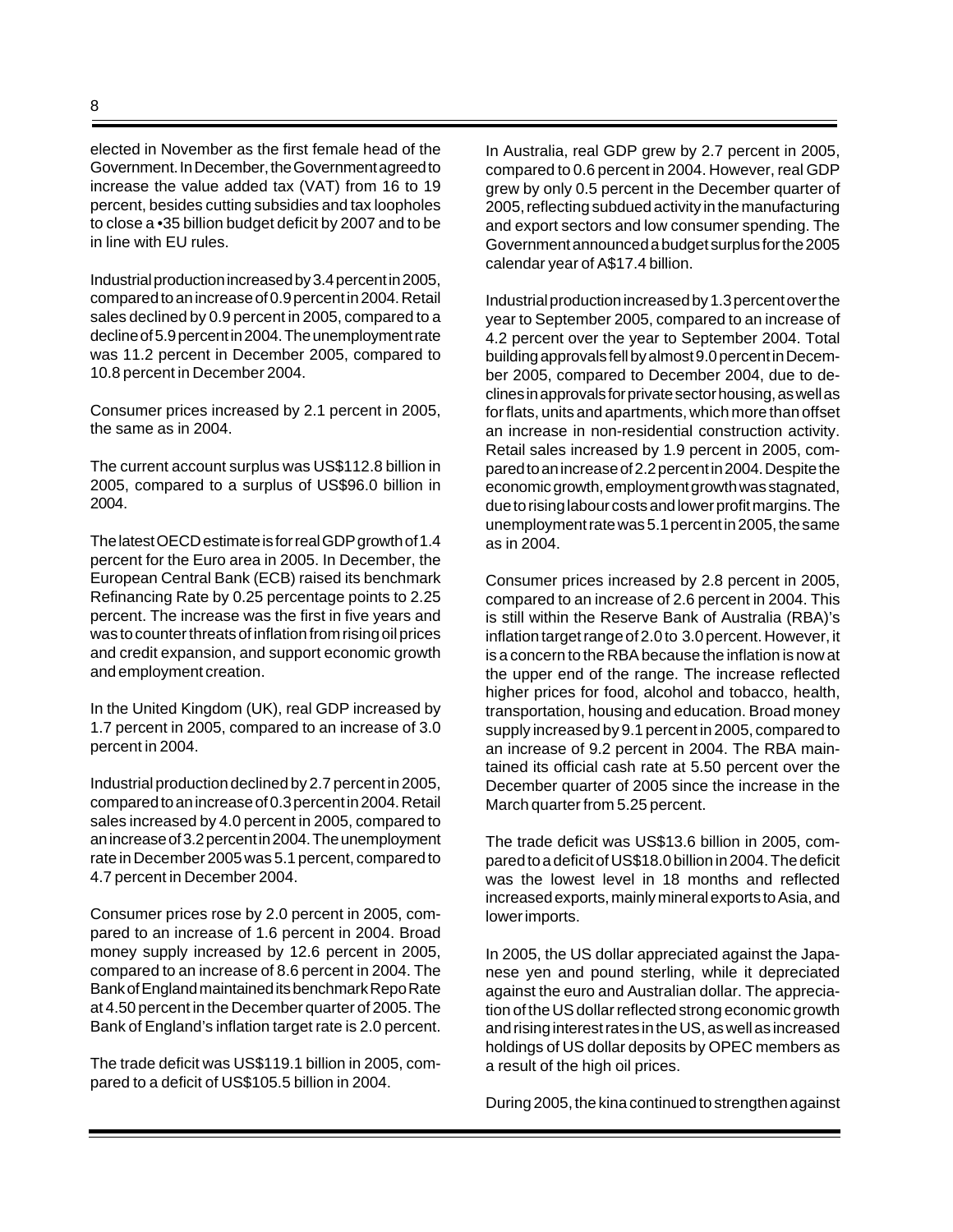all the major currencies. The kina ended the year at 32.30 US cents, from 32.00 US cents at the end of 2004. The daily average kina exchange rate appreciated by 4.0 percent against the US dollar to 32.23 US cents. The kina was worth 44.00 Australian cents on 31st December 2005, a 7.2 percent appreciation on the rate at the end of 2004. The daily average exchange rate for the December quarter was 43.58 Australian cents, compared to 41.78 Australian cents in the December quarter of 2004. These movements resulted in the daily average Trade Weighted Index appreciating by 0.9 percent over the year.

#### **4. EMPLOYMENT**

According to the Bank's Employment Index, the level of employment in the formal private sector declined by 0.1 percent in the December quarter of 2005, compared to the September quarter of 2005. By industry, the mineral and wholesale/retail sectors recorded increases, while the other sectors recorded decreases. By region, the NCD, Southern and Morobe regions recorded increases while the Highlands, Islands and Momase (excluding Morobe) regions recorded decreases. Over the twelve months to December 2005, the level of employment increased by 3.4 percent.

In the building and construction sector, the level of employment decreased by 6.6 percent in the December quarter of 2005, compared to the September quarter. The decrease was due to the completion of projects in various regions, the onset of the wet season, especially in the Islands region (East New Britain province in particular), which hampered construction projects, and the laying-off of casual employees due to the lack of contracts. Over the twelve months to December 2005, the level of employment increased by 9.7 percent.

In the agriculture/forestry/fisheries sector, the level of employment decreased by 2.1 percent in the December quarter of 2005, compared to the September quarter. The decrease was due to the laying-off of casual employees, lower production levels, the temporary downsizing of operations by a fishing company and resignations. Over the twelve months to December 2005, the level of employment increased by 2.3 per-



cent.

In the transportation sector, the level of employment decreased by 0.7 percent in the December quarter of 2005, compared to the September quarter. The decline was mainly due to the closure of a branch by a land transportation company. Over the twelve months to December 2005, the level of employment fell by 3.6 percent.

In the manufacturing sector, the level of employment decreased by 1.0 percent in the December quarter of 2005, compared to the September quarter. The decline was mainly due to the laying-off of casual employees, the completion of jobs and training of students. A major manufacturer in the Momase region also temporarily shut down its operations for maintenance work on its plant. Over the twelve months to December 2005, the level of employment increased by 8.2 percent.

In the finance/business and other services sector, the level of employment decreased by 0.1 percent in the December quarter of 2005, compared to the September quarter. The decline was due to terminations, changes in ownership and a general lack of demand which resulted in the closure of some firms. Over the twelve months to December 2005, the level of employment decreased by 0.7 percent.

In the retail/wholesale sector, the level of employment increased by 6.1 percent in the December quarter of 2005, compared to the September quarter. Although the bulk of this increase was seasonal and reflected the hiring of casual employees to meet seasonal

<sup>1</sup> The dotted vertical line indicates a break in series from 2002. See "For the Record" in the March 2003 QEB on page 31 and the September 2005 QEB on page 29.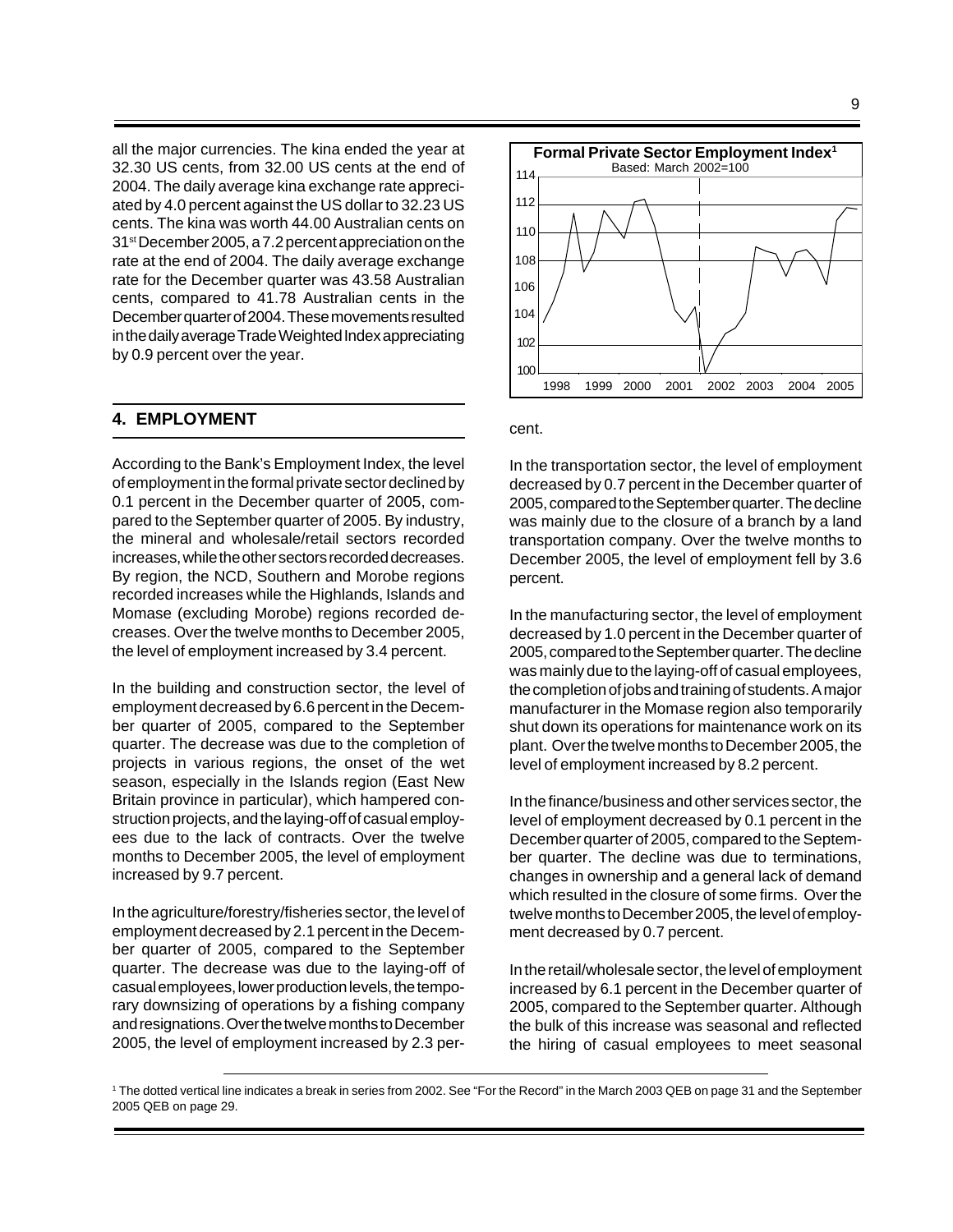demand, a few companies also expanded their operations and took on extra permanent staff. Over the twelve months to December 2005, the level of employment increased by 2.9 percent.

In the mining/quarrying/petroleum sector, the level of employment increased by 0.1 percent in the December quarter of 2005, compared to the September quarter. The increase was due to new contracts associated with mining activity and recruitment of new trainees. Over the twelve months to December 2005, the level of employment increased by 8.3 percent.

By region, the NCD, Southern and Morobe regions recorded increases while the Highlands, Islands and Momase regions recorded decreases in the December quarter of 2005, compared to the September quarter. In the Highlands region, employment decreased by 7.8 percent in the December quarter of 2005. The decrease was in the retail/wholesale, agriculture and mining/ quarrying/petroleum sectors. In the retail/wholesale and agriculture sectors, the decrease was due to the coffee off-season, which more than offset higher casual employment particularly in the manufacturing sector. Over the twelve months to December 2005, the level of employment increased by 3.8 percent.

In the Islands region, the level of employment decreased by 1.0 percent in the December quarter of 2005, compared to the September quarter. The decrease was in the building/construction and agriculture/forestry/fisheries sectors. In the building/construction sector, the decrease was attributed to the rainy season, which hampered construction work, completion of projects and the laying-off of school vacation employees. In the agriculture/forestry/fisheries sector, the decline was due to lower production levels and takeovers, which resulted in the laying-off of workers. Over the twelve months to December 2005, the level of employment increased by 1.1 percent.

In the Momase region, the level of employment decreased by 0.6 percent in the December quarter of 2005, compared to the September quarter. The decline was mainly in the manufacturing sector, while the construction and finance/business and other services sectors declined marginally. In the manufacturing sector, the decrease was attributed to the temporary closure of a manufacturing plant to allow for maintenance work. Over the twelve months to December 2005, the level of employment increased by 3.8 percent.

In NCD, the level of employment increased by 2.3 percent in the December quarter of 2005, compared to the September quarter. The increase was in the manufacturing, retail/wholesale and finance/business and other services sectors. In all three sectors the increase was mainly due to the hiring of casual and student vacation employees over the festive season. Over the twelve months to December 2005, the level of employment increased by 2.4 percent.

In the Southern region, the level of employment increased by 1.9 percent in the December quarter of 2005, compared to the September quarter. The growth was mainly in the construction, retail/wholesale and finance/business and other services sectors, while the transportation sector increased marginally. In the construction sector, the increase was attributed to the awarding of new contracts. In the retail/wholesale and finance/business and other services sectors, the increase was mainly due to the hiring of casual and vacation employees for the festive season. Over the twelve months to December 2005, the level of employment increased by 6.5 percent.

In Morobe, the level of employment increased by 1.5 percent in the December quarter of 2005, compared to the September quarter. The increase was in the retail/ wholesale and mining/quarrying/petroleum sectors. In the retail/wholesale sector, the increase was due to the recruitment of casual employees for the festive season and the expansion of a number of business operations. In the mining/quarrying/petroleum sector, the increase was due to drilling activity and mining related construction jobs. Over the twelve months to December 2005, the level of employment increased by 4.0 percent.

# **5. CONSUMER PRICE INDEX**

The headline inflation rate, as measured by the Consumer Price Index (CPI) was 4.3 percent in the December quarter of 2005, compared to an increase of 0.4 percent in the September quarter of 2005. The increase was in the 'Drinks, tobacco and betelnut' expenditure group which reflected higher prices of betelnut and alcoholic drink, and in the 'Food' group resulting from higher fruit and vegetable prices. These, combined with an increase in the 'Rents, council charges, fuel and power' group more than offset declines in the remaining groups. All urban areas recorded higher prices with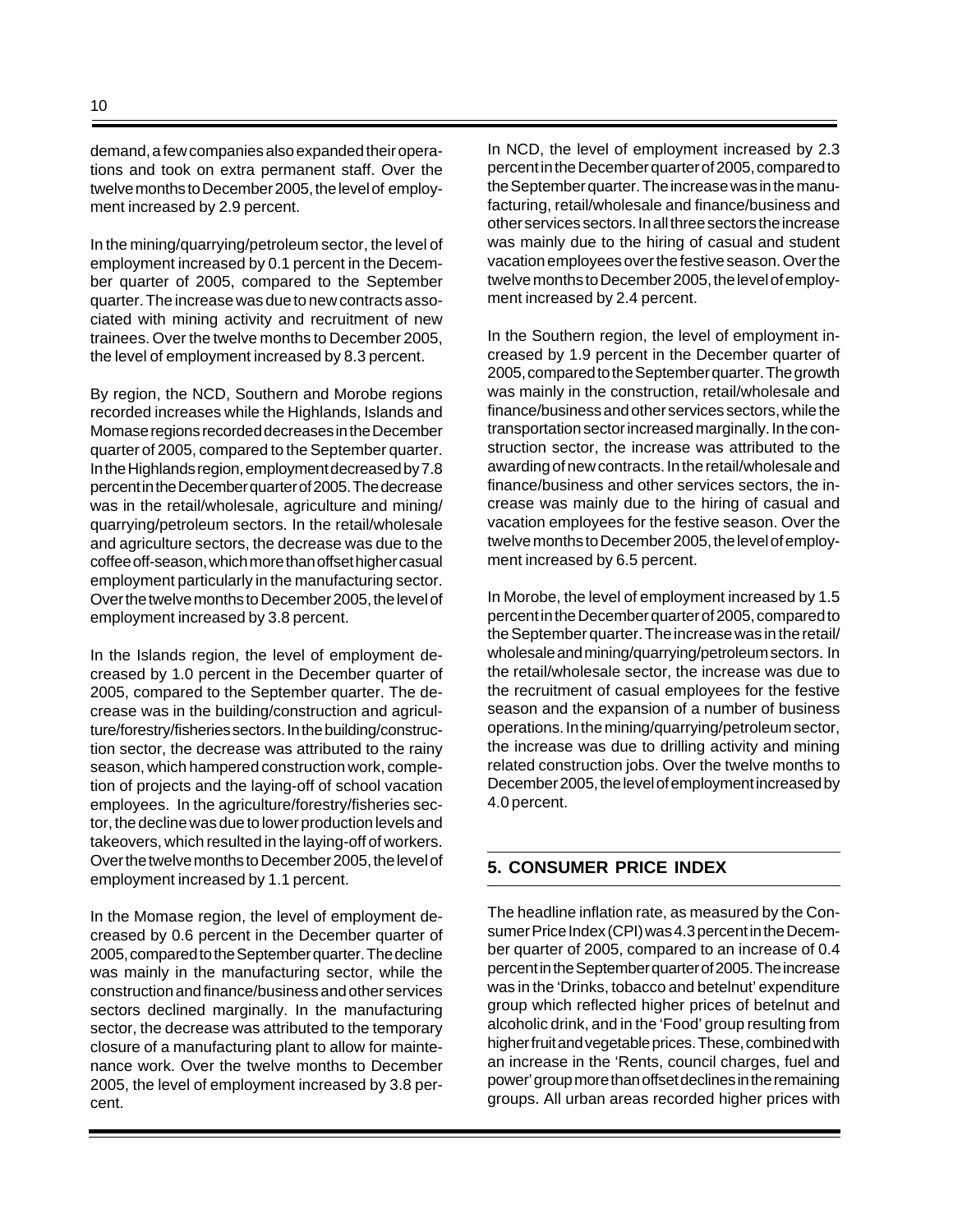Goroka recording the highest. The annual headline inflation rate was 4.6 percent in the December quarter of 2005.

The CPI for the 'Drinks, tobacco and betelnut' expenditure group recorded the highest inflation of 14.2 percent in the December quarter of 2005, compared to 0.7 percent in the September quarter of 2005. The increase was driven by higher betelnut prices, which recorded the highest quarterly change since 1994. Betelnut prices alone contributed 4.0 percentage points to the overall movement in the December quarter CPI. Alcoholic drinks also recorded its highest price rise since September 1999 and contributed 0.5 percentage points to the overall movement in the CPI. This expenditure group contributed 2.9 percentage points to the overall movement in the quarterly CPI.

The CPI for the 'Food' expenditure group increased by 2.0 percent in the December quarter of 2005, compared to an increase of 1.4 percent in the September quarter of 2005. The increase was driven by higher prices of fruits and vegetables and a small increase for miscellaneous food items. This expenditure group contributed 0.8 percentage points to the overall movement in the CPI.

The 'Rents, council charges, fuel and power' expenditure group increased by 3.8 percent in the December quarter of 2005, compared to a decline of 4.2 percent in the September quarter of 2005. The increase reflected higher prices for water, sewerage and kerosene.

The CPI for the 'Household equipment and operations', 'Miscellaneous', 'Transport and communication' and 'Clothing and footwear' expenditure groups declined in the December quarter of 2005.

The inflation rate for the 'Household equipment and operations' expenditure group was negative 2.4 percent in the December quarter of 2005, compared to negative 3.0 percent in the September quarter of 2005. This group contributed a negative 0.1 percentage point to the overall movement in the CPI.

Inflation for the 'Miscellaneous goods and services' expenditure group was negative 0.3 percent in the December quarter of 2005, compared to an increase of 0.1 percent in the September quarter of 2005. The decline was due to lower prices for personal hygiene goods and entertainment items such as cassette



#### tapes.

The price indices for the 'Clothing and footwear' and 'Transport and communication' expenditure groups both declined by 0.2 percent in the December quarter of 2005, compared to declines of 0.8 percent and 0.5 percent, respectively in the September quarter of 2005. The decline in the 'Clothing and footwear' group was attributed to lower prices in women's, girls' and other clothing, while the decline in the 'Transport and communication' group was due to lower prices for motor vehicles.

By urban areas, all CPI surveyed areas recorded increases in the December quarter of 2005. Goroka recorded the highest increase of 9.9 percent, compared to an increase of 0.7 percent in the previous quarter, followed by Port Moresby with an increase of 6.4 percent, compared to negative 0.9 percent in the previous quarter. Madang recorded an increase of 0.7 percent, compared to an increase of 2.2 percent in the previous quarter and Lae recorded an increase of 0.5 percent, compared to 2.0 percent in the previous quarter. Rabaul recorded the smallest increase of 0.2 percent in the December quarter of 2005, compared to an increase of 0.4 percent in the previous quarter.

The exclusion-based inflation measure recorded a decrease of 1.7 percent in the December quarter of 2005, compared to a negative 0.1 percent outcome in the previous quarter. This is the lowest inflation outcome since the kina float in 1994. The trimmed-mean measure recorded an increase of 0.1 percent in the December quarter of 2005, compared to an increase of 0.7 percent in the previous quarter. Annual exclusionbased inflation was negative 1.4 percent in the Decem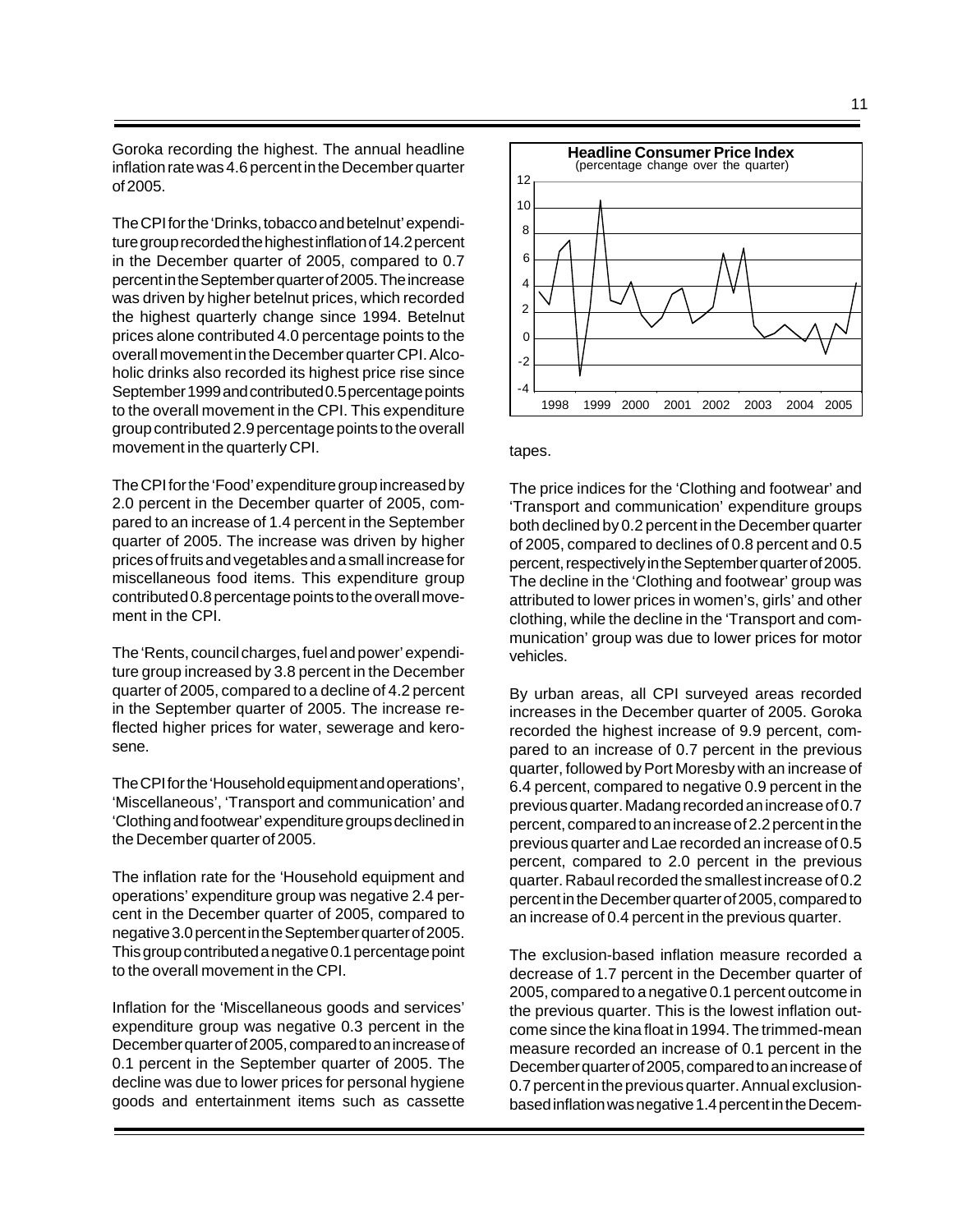ber quarter of 2005, compared to negative 1.0 percent in the September quarter of 2005. Annual trimmed mean inflation was 3.3 percent in the December quarter of 2005, compared to 3.2 percent in September 2005.

### **6. EXPORT COMMODITIES REVIEW**

The total value of merchandise exports was K9,922 million in 2005, an increase of 20.5 percent from 2004. There were increases in the values of coffee, copra, copra oil, rubber, logs, marine products, copper, crude oil and refined petroleum product exports. The value of agricultural, marine products and other non-mineral exports, excluding forestry product and refined petroleum product exports was K1,480.1 million and accounted for 14.9 percent of total merchandise exports in 2005, compared to 19.0 percent in 2004. Forestry product exports were K476.3 million and accounted for 4.8 percent of total merchandise exports in 2005, compared to 5.6 percent in 2004. Refined petroleum product exports were K496.8 million and accounted for 5.0 percent of total merchandise exports in 2005, compared to 2.5 percent in 2004. The increase was due to a full year of production and export in 2005, compared to only two quarters in 2004. Mineral export receipts, excluding crude oil were K5,252.0 million and accounted for 52.9 percent of total merchandise exports in 2005, the same ratio as in 2004. Crude oil exports totalled K2,216.8 million and accounted for 22.3 percent of total merchandise exports in 2005, compared to 20.1 percent in 2004.

The weighted average kina price of Papua New Guinea's exports increased by 13.0 percent in 2005, relative to 2004. There was an increase of 15.6 percent in the weighted average kina price of mineral exports, with higher kina prices of copper and crude oil exports. For agricultural, forestry and marine product exports, the weighted average kina price increased by 2.6 percent and was attributed to higher prices of coffee, tea, rubber and log exports, which more than offset the declines in the prices of cocoa, copra, copra oil, palm oil and marine products. The higher kina prices of some of the agricultural export commodities reflected higher international prices, while the decline in other commodities reflected lower international prices combined with the appreciation of the kina in 2005, compared to 2004. Excluding logs, the weighted average price of agricultural and marine product exports increased by 3.2 percent in 2005, compared to 2004.

#### **Mineral Exports**

Total mineral export receipts were K7,468.8 million in 2005, an increase of 24.3 percent from 2004. The increase was due to higher kina prices and increased export volumes of copper and crude oil, which more than offset declines in the kina export price and volume of gold.

Gold export volumes were 66.5 tonnes in 2005, a decline of 1.2 percent from 2004. The decline was due to the mining of lower ore grades from the Lihir and Tolukuma mines, which more than offset higher production from the Ok Tedi and Porgera mines. The average free on board (f.o.b.) price received for Papua New Guinea's gold exports was K40.9 million per tonne in 2005, 1.1 percent lower than in 2004. The decline was mainly attributed to the appreciation of the kina against the US dollar, as international prices remained high during the year. The average gold price at the London Metal Exchange increased by 8.0 percent to US\$443 per fine ounce in 2005, compared to 2004. The increase was due to higher demand from investors for gold-based investments, increased demand for gold products and the uncertainty surrounding the US dollar. The combined decline in the kina export price and volume resulted in export receipts of K2,717.5 million in 2005, a decline of 2.2 percent from 2004.

Copper export volumes were 226.1 thousand tonnes in 2005, an increase of 30.0 percent from 2004. The increase was due to higher production and shipment of copper ore from the Ok Tedi mine as a result of higher water levels at the Fly river. The average f.o.b. price of Papua New Guinea's copper exports was K11,047 per tonne in 2005, an increase of 24.4 percent from 2004. The increase in international prices was due to lower stock levels at the London Metal Exchange, combined with higher demand from Asia, one of the major copper consuming regions. The combined increase in export price and volume resulted in export receipts of K2,497.7 million in 2005, an increase of 61.7 percent from 2004.

Crude oil export volumes were 12,748.5 thousand barrels in 2005, an increase of 1.5 percent from 2004. The increase reflected higher extraction rates and increased production from the Moran field and the newly developed wells at Kutubu. The average export price of crude oil was K174 per barrel in 2005, an increase of 32.8 percent from 2004. The higher interna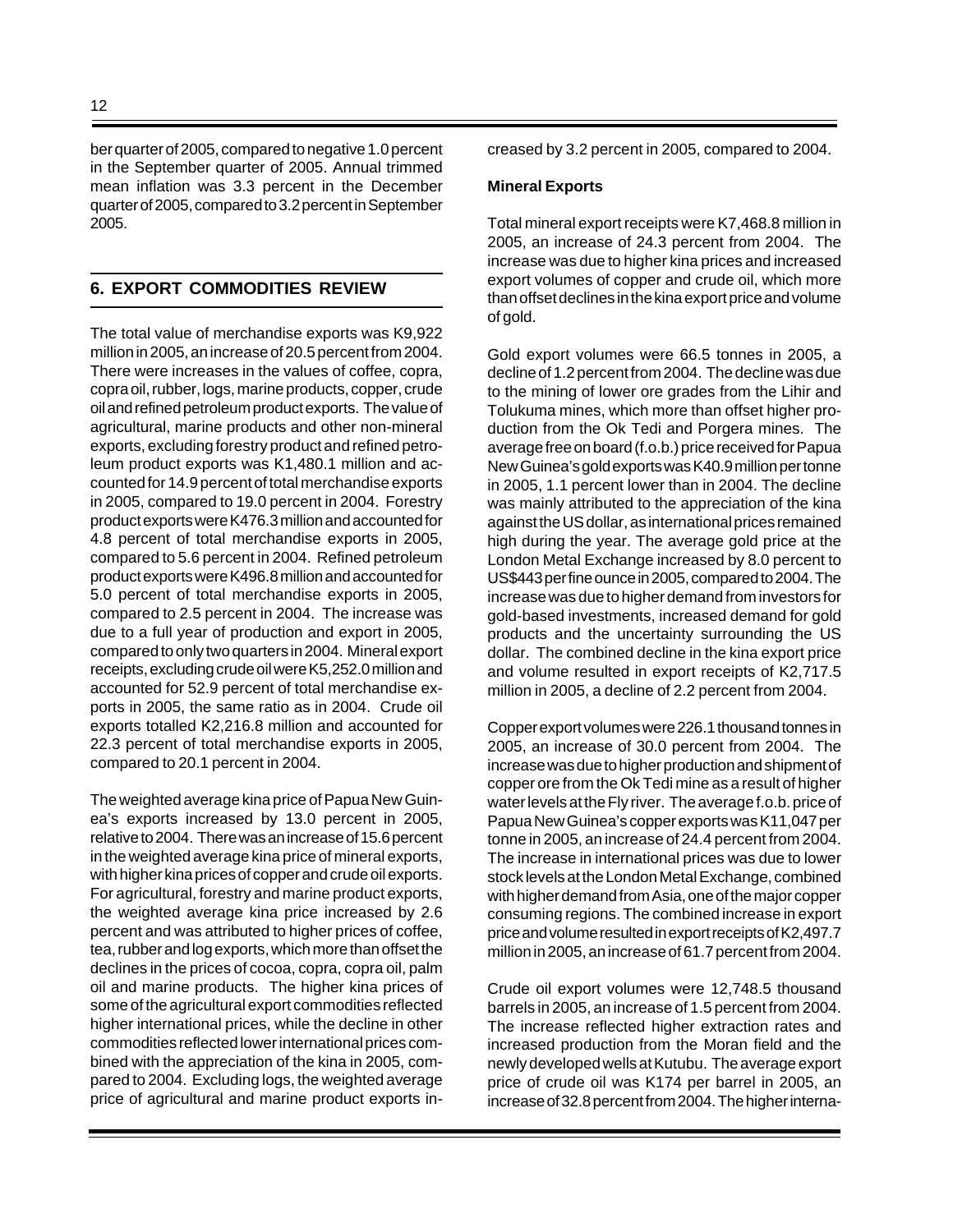tional prices were associated with supply disruptions in the Gulf of Mexico due to hurricane Katrina, increased global demand resulting from lower Strategic Reserve Levels in North America, combined with slow recovery of oil production in Iraq and continued global fears on terrorism. The increase in export price and volume resulted in export receipts of K2,216.8 million in 2005, an increase of 34.2 percent from 2004.

Export receipts of refined petroleum products from the Napanapa Oil Refinery increased significantly by 145.0 percent to K496.8 million in 2005, compared to 2004. The increase reflected a full year of production in 2005, compared to two quarters of production in 2004. The refinery commenced production in late July 2004.

#### **Agriculture, Logs and Fisheries Exports**

Export prices of most agricultural export commodities declined in 2005, compared to 2004. Cocoa prices declined by 14.5 percent, copra by 13.4 percent, copra oil by 4.1 percent and palm oil by 11.1 percent. Coffee prices increased by 44.7 percent, tea by 3.6 percent and rubber by 3.2 percent. The average export price of logs increased by 0.6 percent to K178 per cubic metre in 2005, compared to 2004. The increase in export price of coffee, tea, rubber and logs more than offset the decline in the prices of cocoa, copra, copra oil, palm oil and marine products resulting in a 2.6 percent increase in the weighted average price of agricultural, forestry and marine product exports. Excluding logs, the weighted average price of agricultural and marine product exports increased by 3.1 percent in 2005, compared to 2004.

The volume of coffee exported was 72,100 tonnes in 2005, an increase of 14.4 percent from 2004. The increase was due to higher production attributed mainly to the biennial coffee production cycle and supply response to higher international prices. The average export price of coffee was K6,533 per tonne in 2005, an increase of 44.7 percent from 2004. The increase was mainly due to higher international prices resulting from a decline in world supply due to unfavourable weather conditions in Brazil, the world's major coffee producer. The combined increase in export price and volume resulted in export receipts of K471.0 million in 2005, an increase of 66.0 percent from 2004.

The volume of cocoa exported was 44,200 tonnes in 2005, an increase of 6.5 percent from 2004. The increase was attributed to harvesting from higher

### **EXPORT COMMODITY PRICES**

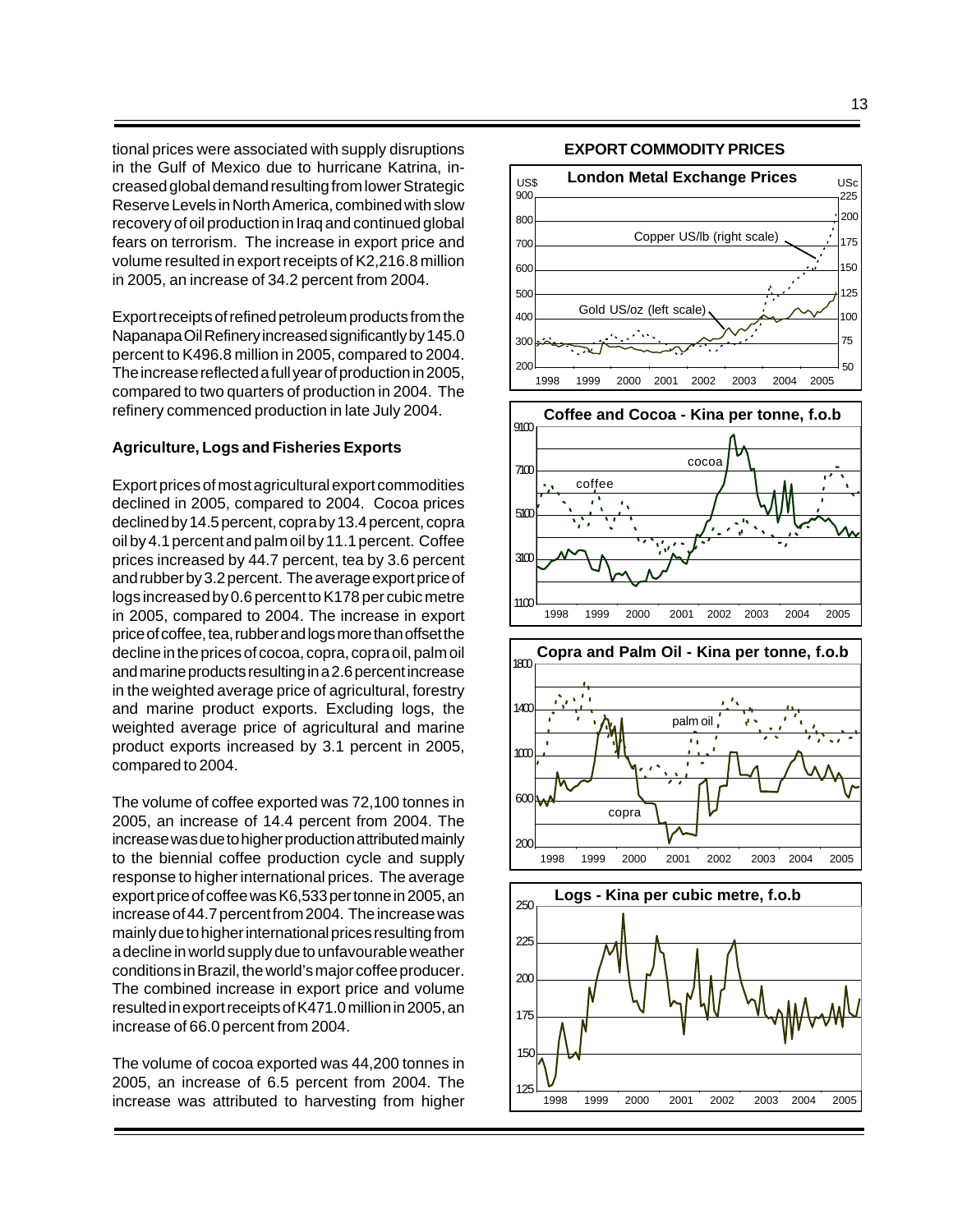yielding cocoa trees and favourable weather conditions in the major cocoa producing regions combined with increased production from Bougainville, as a result of the continued rehabilitation of cocoa plantations.The average export price of cocoa was K4,495 per tonne in 2005, a decline of 14.5 percent from 2004. The decline was due to lower international prices as a result of increased supply in the world market reflecting higher production from the Ivory Coast, and Asian and Latin American countries, combined with the appreciation of the kina against the US dollar. The decline in export price more than offset the increase in export volume resulting in an export value of K198.7 million in 2005, a decline of 8.9 percent from 2004.

The volume of copra exported was 22,300 tonnes in 2005, an increase of 16.1 percent from 2004. The increase was attributed to higher production from the major copra producing regions as a result of favourable weather conditions. The average export price of copra was K776 per tonne in 2005, a decline of 13.4 percent from 2004. The decline was due to lower international prices as a result of higher copra production from the Philippines and Indonesia, two of the world's major copra producers, combined with the appreciation of the kina against the US dollar. The increase in export volume more than offset the decline in export price resulting in export receipts of K17.3 million in 2005, a marginal increase of 0.6 percent from 2004.

The volume of copra oil exported was 54,400 tonnes in 2005, an increase of 20.6 percent from 2004. This outcome was attributed to higher sales of copra to the two domestic copra processing mills for processing and exporting. The average export price of copra oil was K1,722 per tonne in 2005, a decline of 4.1 percent from 2004. The decline was due to lower international prices as a result of higher copra production from the Philippines and Indonesia, combined with the appreciation of the kina against the US dollar. The increase in export volume more than offset the decline in export price resulting in export receipts of K93.7 million in 2005, an increase of 15.7 percent from 2004.

The volume of palm oil exported was 295,200 tonnes in 2005, a decline of 12.9 percent from 2004. The decline was due to lower production attributed to unfavourable weather conditions combined with delay in shipments from the major oil palm producing regions. The average export price of palm oil was K1,146 per tonne in 2005, a decline of 11.1 percent from 2004. The decline reflected lower international prices associated with higher production from Malaysia and Indonesia, two of the world's major producers, combined with increased supply of other edible oils in the world market and the appreciation of the kina against the US dollar. The combined decline in export volume and price resulted in export receipts of K339.5 million in 2005, a decline of 22.6 percent from 2004.

The volume of tea exported was 6,900 tonnes in 2005, a decline of 14.8 percent from 2004. The decline was due to lower production mainly as a result of unfavourable weather conditions in the major tea producing areas. The average export price of tea was K2,905 per tonne in 2005, an increase of 3.6 percent from 2004. The decline in export volume more than offset the increase in export price resulting in export receipts of K20.2 million in 2005, a decline of 11.8 percent from 2004.

The volume of rubber exported was 4,800 tonnes in 2005, an increase of 26.3 percent from 2004. The increase was mainly attributed to favourable weather conditions and a supply-response to higher world market prices. The average export price was K3,750 per tonne in 2005, an increase of 3.2 percent from 2004. The increase was due to higher international prices as a result of lower supply in the world market. The increase in export volume and price resulted in an export value of K18.0 million in 2005, an increase of 30.4 percent from 2004.

The volume of logs exported was 2,270 thousand cubic metres in 2005, an increase of 12.8 percent from 2004. The increase was due to higher production and shipment of logs from major logging projects due to favourable weather conditions and the re-opening of dormant sites. The average export price of logs was K178 per cubic metre in 2005, an increase of 0.6 percent from 2004. The increase was due to higher international prices, reflecting lower supply of tropical hardwoods in the world market. The combined increase in export volume and price resulted in an export value of K404.9 million in 2005, an increase of 13.8 percent from 2004.

The value of marine product exports was K58.7 million in 2005, a marginal increase of 0.9 percent from 2004. This was a result of an increase in export volume, which more than offset the decline in export price.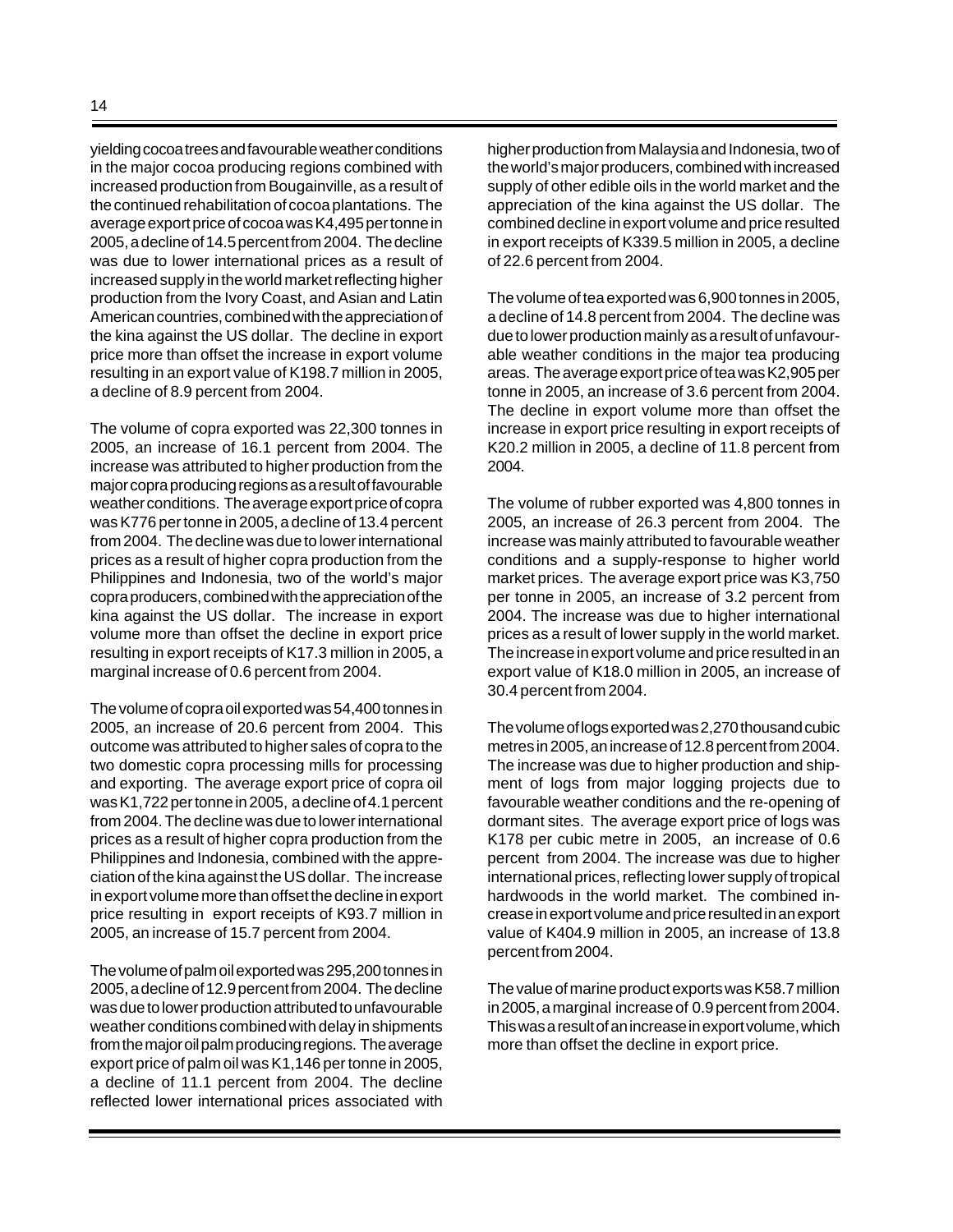#### **7. BALANCE OF PAYMENTS**

The overall surplus in the balance of payments was K255 million in 2005, compared to a surplus of K329 million in 2004. This outcome was due to a higher surplus in the current account, which more than offset a significant deterioration in the financial and capital accounts. The outcome in the current account was due to a higher surplus in the trade account and net transfers receipts, which more than offset higher net service and income payments. The deficit in the capital and financial accounts was due to a net outflow in the financial account reflecting an increase in foreign asset holdings by resident companies, which more than offset an increase in foreign liabilities. In 2005, the kina appreciated against all the currencies of Papua New Guinea's major trading partners, compared to 2004. This resulted in a decline in the kina value of some balance of payments transactions.

The trade account recorded a surplus of K5,257 million in 2005, compared to a surplus of K3,530 million in 2004. The higher surplus was due to an increase in the value of merchandise exports combined with a decline in the value of merchandise imports. The value of merchandise exports was K9,922 million in 2005, an increase of 20.5 percent from 2004. The increase was attributed to higher values of copper, crude oil, coffee, copra, copra oil, rubber, logs, marine products and refined petroleum products exports.

The value of merchandise imports was K4,665 million in 2005, a marginal decline of 0.8 percent from 2004. The decline was due to lower values of general imports, which more than offset increases in mining and petroleum sector imports. General imports declined by 8.0 percent to K3,389 million in 2005, compared to 2004. The decline was due to import substitution of refined petroleum products attributed to the commencement of production from the Napanapa oil refinery. Imports by the mining sector increased by 3.0 percent to K956 million in 2005, compared to 2004. The increase was due to higher capital expenditures undertaken by the Porgera, Ok Tedi and Kainantu mines. Imports by the petroleum sector increased significantly by 251.7 percent to K320 million in 2005, compared to 2004, mainly associated with capital expenditures undertaken at the North-West Moran and South-East Mananda oil projects.

The deficit in the services account was K2,611 million

in 2005, compared to a deficit of K2,561 million in 2004. The higher deficit was associated with increased payments for construction, other financial services, refining and other services, combined with lower receipts for travel, education and other Government services by resident companies.

The deficit in the income account was K1,658 million in 2005, compared to a deficit of K1,406 million in 2004. This outcome was due to higher dividend payments combined with lower compensation of foreign employees and dividend receipts.

The surplus in the transfers account was K893 million in 2005, compared to a surplus of K830 million in 2004. The higher surplus was due to increased receipts of tax, gifts and grants combined with lower payments of superannuation funds and licensing fees.

As a result of these developments in the trade, services, income and transfers accounts, the current account recorded a surplus of K1,881 million in 2005, compared to a surplus of K393 million in 2004.

The capital account recorded no transactions during 2005, the same as in 2004.

The financial account recorded a net outflow of K1,664 million in 2005, compared to a net outflow of K80 million in 2004. This outcome was due to a net outflow of other investments totalling K1,818 million reflecting a build up in foreign currency account balances of mineral companies, an increase in net foreign asset holdings of the banking system and outstanding trade credits owed to PNG resident companies. There was a net outflow of K6 million in financial derivatives reflecting investment in financial derivative instruments. These more than offset net inflows of K84 million in direct investments and K76 million in portfolio investments, reflecting share placements by a mineral company to raise capital for exploration activities and working capital and the drawdown from short-term money market instruments, respectively. The Government made a net loan repayment of K293 million in 2005, compared to K391 million in 2004.

In the December quarter of 2005, the balance of payments recorded an overall surplus of K263 million, compared to a surplus of K199 million in the corresponding quarter of 2004. This outcome was due to a higher surplus in the current account, which more than offset a higher deficit in the capital and financial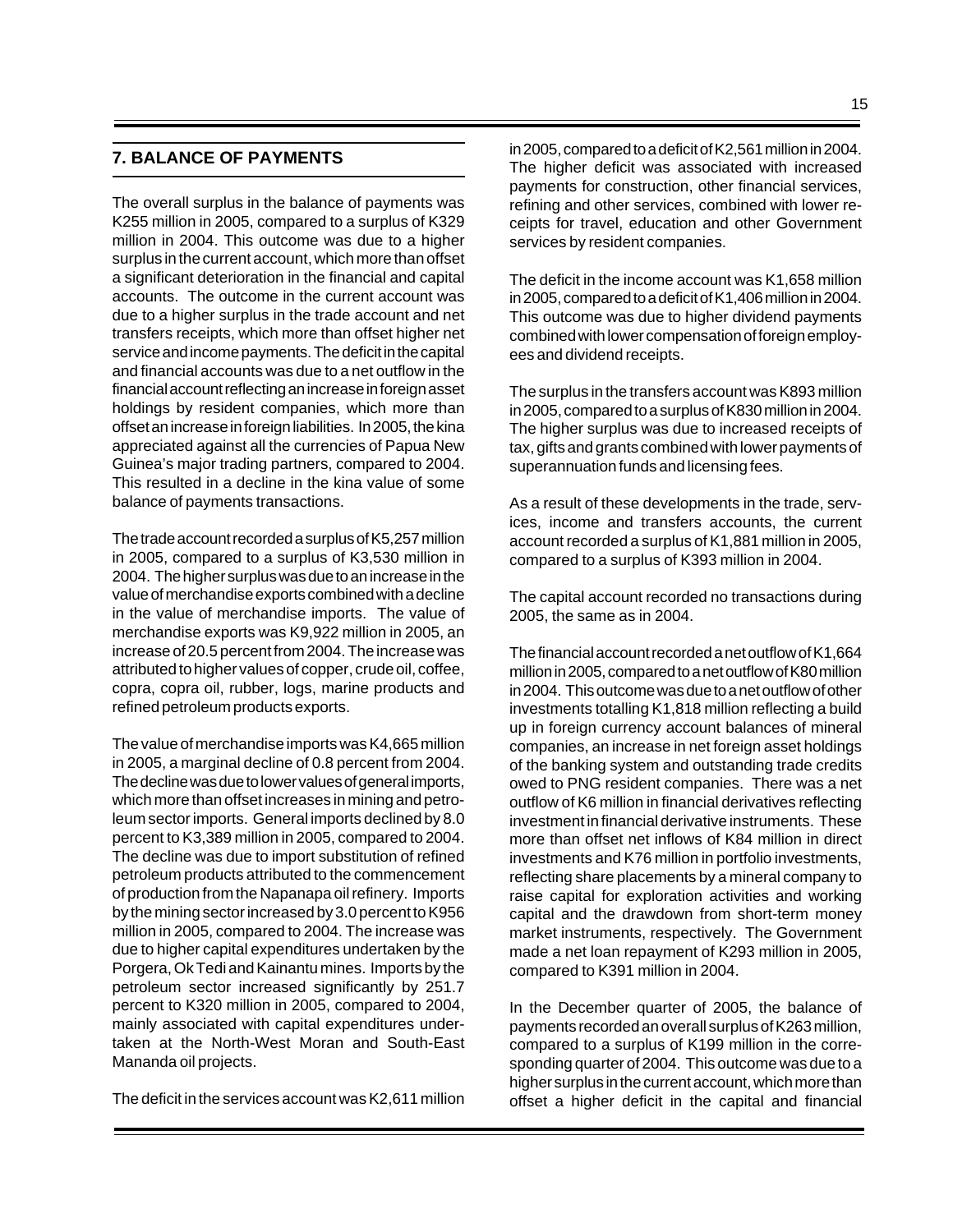#### accounts.

The value of merchandise exports was K2,634 million in the December quarter of 2005, an increase of 14.9 percent from the corresponding quarter of 2004. The increase was due to higher values of copper, crude oil, coffee, copra oil, rubber and other non-mineral exports, which more than offset declines in the values of gold, cocoa, copra, palm oil, tea, logs, marine products and refined petroleum product exports. Agricultural, forestry, marine products and other non-mineral exports, excluding refined petroleum product exports were K486.2 million and accounted for 18.5 percent of the total merchandise exports in the December quarter of 2005, compared to 21.6 percent in the corresponding period of 2004. Refined petroleum product exports totalled K63.0 million in the December quarter of 2005 and accounted for 2.4 percent of total merchandise exports, compared to 7.2 percent in the corresponding quarter of 2004. Mineral exports totalled K2,084.8 million or 79.1 percent of total merchandise exports in the December quarter of 2005, compared to 71.1 percent in the corresponding period of 2004.

The value of merchandise imports was K1,055 million in the December quarter of 2005, a decline of 4.3 percent from the corresponding quarter of 2004. The decline was due to lower general imports which more than offset increases in mining and petroleum sector imports. General imports declined by 10.1 percent to K738 million in the December quarter of 2005, compared to the corresponding quarter of 2004. The decline was due to import substitution of refined petroleum products attributed to a full year production from the Napanapa oil refinery. Imports by the mining sector increased by 2.3 percent to K264 million in the December quarter of 2005, compared to the corresponding quarter of 2004. This outcome was due to higher capital expenditures by the Porgera, Ok Tedi and Kainantu mines. Imports by the petroleum sector increased significantly by 130.4 percent to K53 million in the December quarter of 2005, compared to the corresponding quarter of 2004. This reflected higher capital expenditures undertaken at the NW Moran and SE Mananda oil projects.

The deficit in the services account was K598 million in the December quarter of 2005, compared to a deficit of K570 million in the corresponding quarter of 2004. The higher deficit was due to increases in transportation,



2 The dotted vertical lines indicate a break in series from 2002. See "For the Record" in the March 2002 QEB on page 29.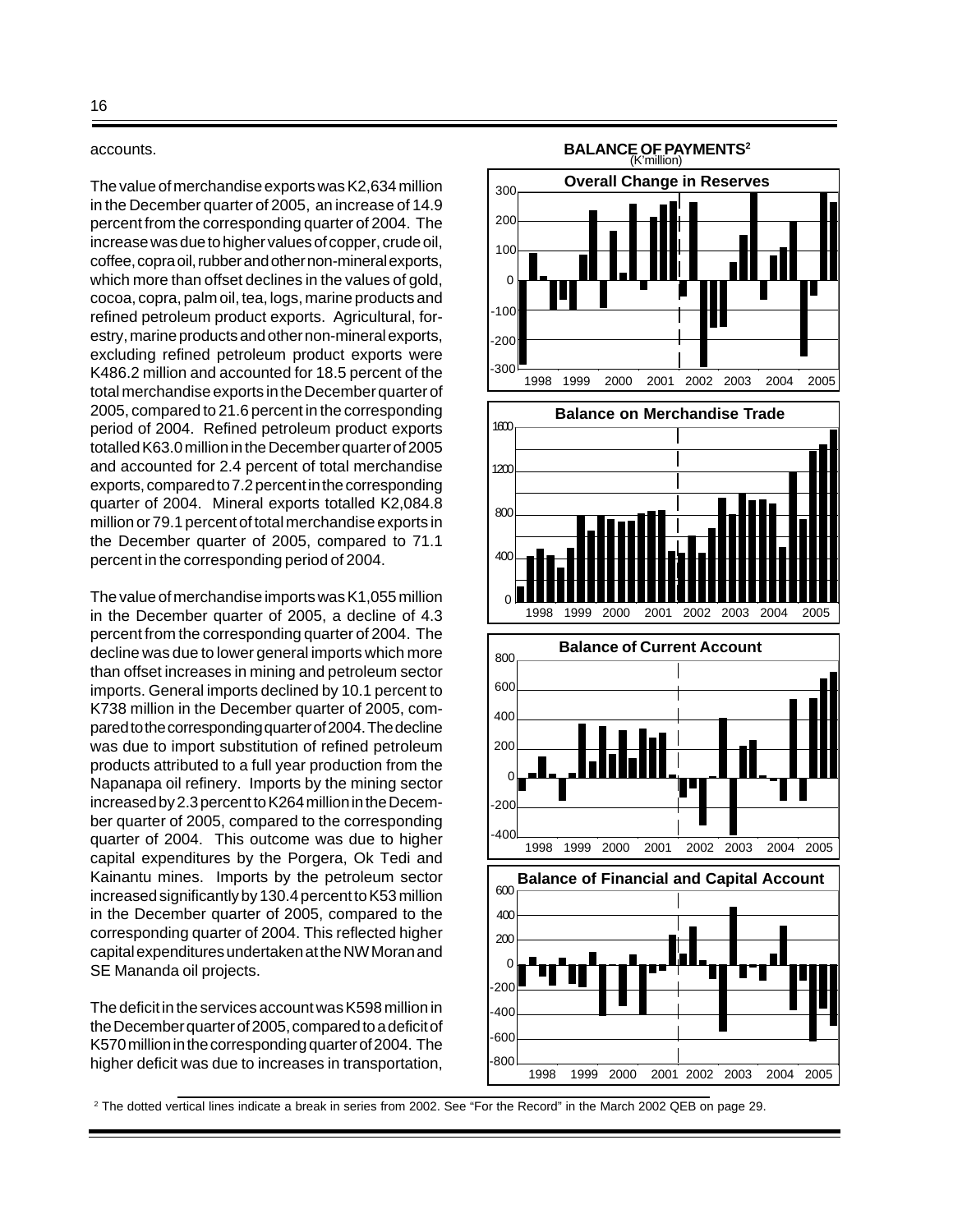other financial, cultural and recreational, government services n.i.e, construction, refining and smelting and other service payments, combined with lower service receipts by resident companies.

The deficit in the income account was K393 million in the December quarter of 2005, compared to a deficit of K266 million in the corresponding quarter of 2004. This outcome was due to higher dividend payments combined with lower dividend and interest receipts.

The surplus in the transfers account was K135 million in the December quarter of 2005, compared to a surplus of K184 million in the corresponding quarter of 2004. This outcome was due to lower gift and grant receipts, combined with higher family maintenance payments.

As a result of these developments in the trade, services, income and transfers accounts, the current account recorded a surplus of K723 million in the December quarter of 2005, compared to a surplus of K538 million in the corresponding quarter of 2004.

The capital account recorded no transactions during the December quarter of 2005, the same as in the corresponding quarter of 2004.

The financial account recorded a deficit of K489 million in the December quarter of 2005, compared to a deficit of K361 million in the corresponding period of 2004. The higher deficit reflected net outflow of direct investment abroad totalling K20 million and net outflow of K39 million in portfolio investment, reflecting investment in short-term money market instruments. There was a net outflow of other investments totalling K430 million reflecting trade credits owed to PNG resident companies, increases in net foreign assets of the banking system and a build up in offshore account balances of the mineral companies.

The level of gross foreign exchange reserves at the end of December 2005 was K2,316 (US\$774) million, sufficient for 6.0 months of total and 8.2 months of nonmineral import covers.

# **8. MONETARY DEVELOPMENTS**

#### **LIQUIDITY AND INTEREST RATES**

The Bank of PNG generally maintained a neutral

monetary policy stance based on favourable macroeconomic outcomes and inflation outlook during 2005. Consistent with the Bank's expectations as stated in the January and July MPSs, the KFR was maintained at 7.0 percent until September when it was reduced to 6.0 percent. Treasury bill rates generally remained stable with the 28-day rate decreasing from 3.14 percent to 2.84 percent between December 2004 and August 2005. The 91-day Treasury bill rate increased from 3.70 percent to 3.84 percent and the 182-day rate from 4.57 percent to 4.91 percent over the year to December 2005. In June 2005 the 364-day Treasury bills were introduced and offered at 7.13 percent and by the end of the year the rate declined to 5.69 percent. Treasury bills were not traded for the 63-day term since March 2005. With the separation of auctions, the 28 day CBB rate initially traded at 3.71 percent in September before falling to 2.99 percent at the end of 2005. In 2005, the weighted average interest rates on wholesale deposits (K500,000 and above) quoted by commercial banks declined across all maturities. The 30-day rate decreased from 1.62 percent to 0.82 percent, the 60 day rate from 1.51 percent to 0.95 percent, the 90-day rate from 3.28 percent to 1.45 percent and the 180-day rate from 4.68 percent to 2.18 percent.

The Bank continued to utilise its OMO instruments in the conduct of monetary policy. In addition to trading in Government securities, the Bank of PNG also utilised the Repos and CBBs to manage liquidity in the banking system. In September 2005 the Bank separated the auction of Government's Treasury bills from the CBBs. Under this arrangement only licensed financial institutions are allowed to participate in the CBB auction at a minimum bid of K2 million. This arrangement has greatly improved the Bank of PNG's ability to influence short term interest rates. The Cash Reserve Requirement (CRR) and the Minimum Liquid Assets Ratio (MLAR) were maintained at 3.0 percent and 25.0 percent, respectively. Trading in the interbank market remained low in 2005, as a result of the high level of liquidity in the banking system.

The average level of liquid assets held by the commercial banks in 2005 was higher relative to 2004. The monthly average level of liquid assets increased by 25.9 percent in 2005, following an increase of 37.9 percent in 2004. The increase reflected higher holdings of Government Inscribed stocks, CBBs and deposits with the Central Bank under the Repos and the Exchange Settlement Account (ESA). The increase in Inscribed stock holdings was due to new issuances of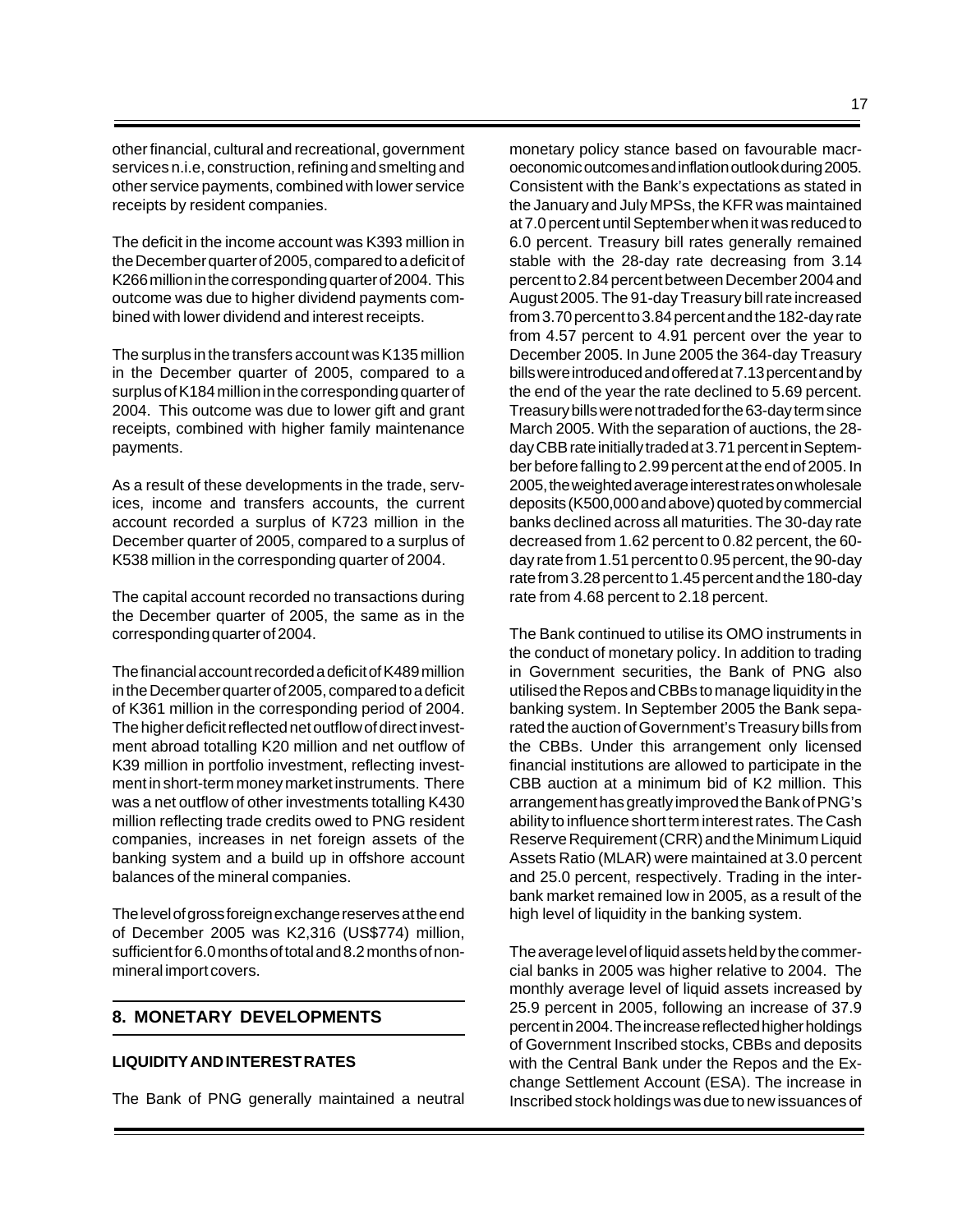

stocks with maturities of less than 3 years. This is in line with the Government Debt Strategy to shift debt to longer term of two years or more.

1998 1999 2000 2001 2002 2003 2004 2005

The average level of liquid assets held by commercial banks increased by 18.7 percent in the second half of 2005 relative to the first half of the year, which grew by 4.0 percent. The growth in liquidity levels was mainly due to mineral tax receipts.

The weighted average interest rate on total deposits fell from 1.11 percent at the end of December 2004 to 0.75 percent at the end of December 2005, while the weighted average rate on lending fell from 12.13 percent to 10.71 percent. The weighted average rate on performing loans declined from 12.52 percent to 11.03 percent during the same period. Commercial banks reduced their Indicator Lending Rates (ILRs) during the year to a range of 9.45 - 10.70 percent by the end of December 2005.

### **MONEY SUPPLY**

The average level of broad money supply (M3\*) increased by 21.3 percent in 2005, compared to a revised increase of 6.6 percent in 2004. The growth resulted from increases of 20.2 percent, 17.5 percent and 13.2 percent in average net foreign assets of the banking system, average net credit to the Government and average net domestic credit to the private sector, official entities and non-monetary financial institutions, respectively. The increase in average net foreign assets was mainly due to the accumulation of foreign exchange reserves by the Central Bank as a result of high mineral tax inflows and the full repayment of the Bank's liabilities to the IMF. The average level of monetary base increased by 22.4 percent in 2005, compared to an increase of 30.4 percent in 2004. The growth was due to higher holdings of Government securities, particularly from the purchases of Inscribed stocks.

Between December 2004 and December 2005, net credit extended to the Government by the banking system declined by 24.7 percent, compared to an increase of 13.8 percent in 2004. The decline was mainly due to increases in Government deposits with the Bank of PNG and commercial banks.

The monthly average level of narrow money supply (M1\*) grew by 33.6 percent in 2005, compared to an increase of 19.8 percent in 2004. The growth was due to an increase in both currency in circulation and demand deposits, reflecting a shift to ready cash and demand deposits as a result of the fall in domestic interest rates. The average level of quasi money increased by 4.5 percent in 2005, compared to a decrease of 7.5 percent in 2004 mainly due to an increase in average savings deposits.

The monthly average deposit base of the commercial banks increased by 23.4 percent from K3,173.0 million in 2004 to K3,914.6 million in 2005.

#### **LENDING**

Over the year to December 2005, total domestic credit extended by the banking system to the private sector, official entities and non-monetary financial institutions increased by K376.1 million to K1,827.1 million, compared to a decrease of K46.1 million in 2004. Lending to the private sector, official entities and non-monetary financial institutions increased by K339.9 million, K32.9 million and K3.3 million, respectively. The significant growth in credit to the private sector was mainly related to new loan products offered by commercial banks during the year. The advances were

 $\Omega$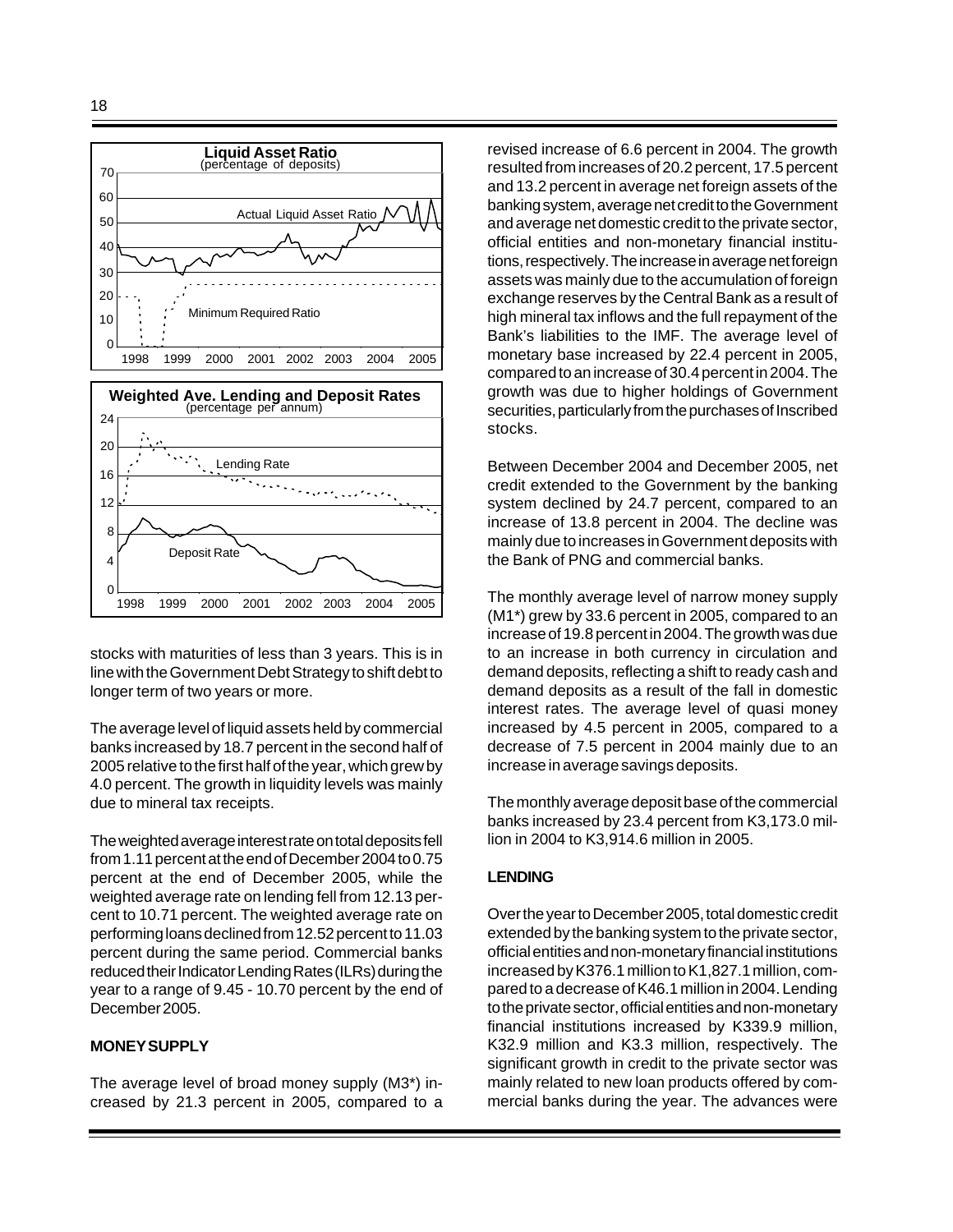mainly to the building and construction, agriculture/ forestry/fisheries, transport and communication, mineral, retail and private household sectors. The increase in lending to official entities was mainly borrowings by public sector enterprises. The annual rate of growth in domestic credit, excluding the Central Government and outstanding loans under the price support schemes was 26.8 percent over the year to December 2005. At the end of December 2005, foreign currency lending to the private sector and official entities accounted for 5.9 percent of total lending to these sectors, compared to 8.4 percent in December 2004, with kina lending accounting for 94.1 percent of total lending.

Over the first six months of 2005, total domestic credit extended by banking system to the private sector, official entities and non-monetary financial institutions increased by K243.7 million to K1,694.7 million. Lending to the private sector and official entities increased by K229.9 million and K24.4 million, respectively, which more than offset a decline of K10.6 million in lending to non-monetary financial institutions. The increase in lending was mainly due to advances to the palm oil and fisheries sub-sectors, the household sector for consumption expenditures and the construction sector, particularly in the National Capital District.

Over the second half of 2005, the level of domestic credit extended by the banking system to the private sector, official entities and non-monetary financial institutions increased by K132.4 million to K1,827.1 million. Lending to the private sector, official entities and non-monetary financial institutions increased by K110.0 million, K8.5 million and K13.9 million, respectively. The growth in lending to the private sector was to the transport and communications, and building and construction sectors, as well as the retail and household sectors.

The utilisation rate of credit is a fair indicator of the level of efficiency at which the private sector is able to draw down committed funds. It is a ratio of total credit outstanding to total commitments outstanding to the private sector, official entities and non-monetary financial institutions. A higher utilisation rate indicates that firms are efficient in drawing down funds and minimising commitment fees. The utilisation rate, quarter on quarter, was 82.1 percent in December 2005, compared to 79.8 percent in December 2004.



-100 -200 1998 1999 2000 2001 2002 2003 2004 2005 -300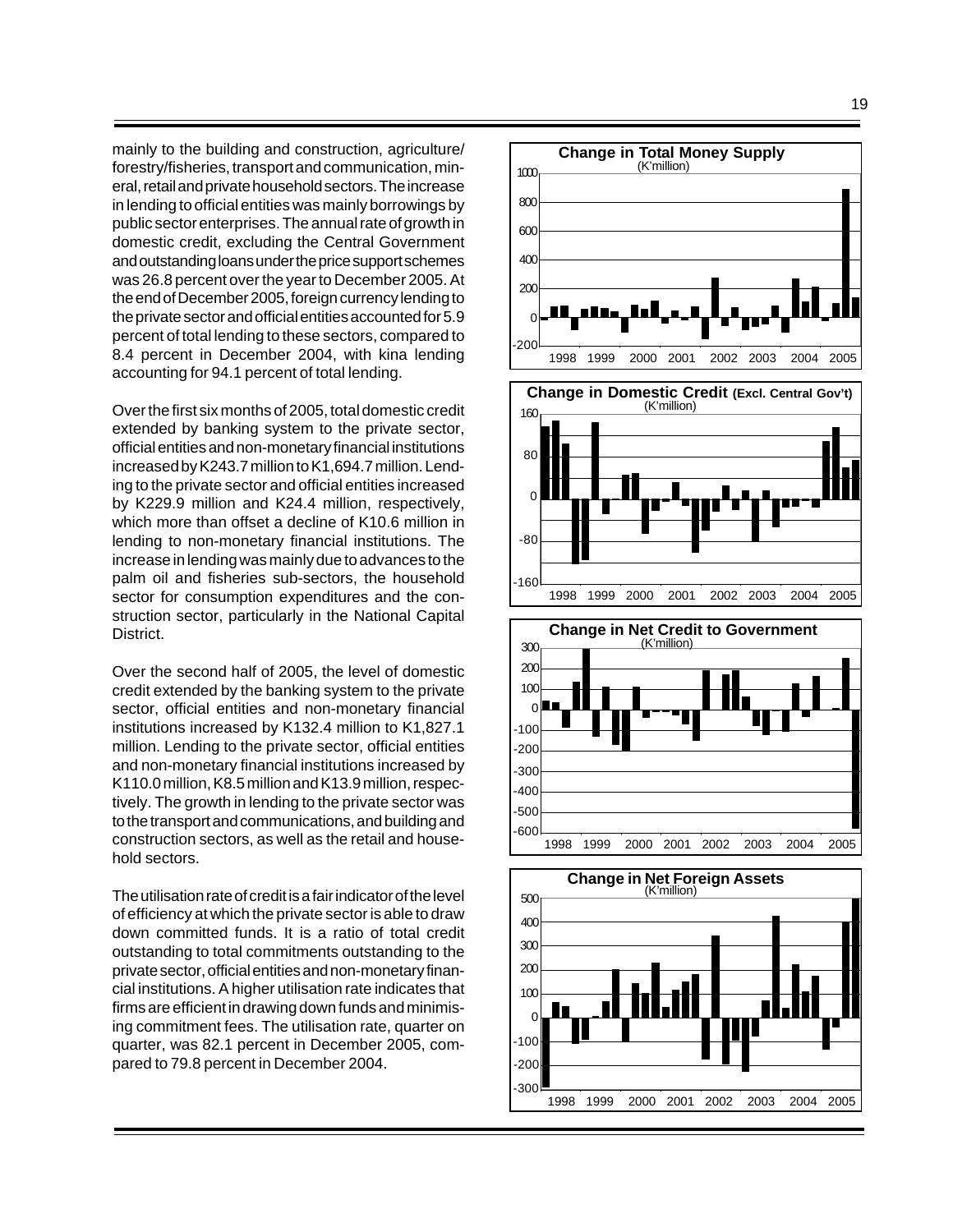

# **9. PUBLIC FINANCE**

Preliminary estimates of the fiscal operations of the National Government for 2005 showed an overall surplus of K46.9 million, compared to a surplus of K201.9 million in 2004, and represents 0.3 percent of nominal GDP. The surplus reflected higher revenue, which more than offset an increase in expenditure.

Total revenue, including grants, during 2005 was K5,313.2 million, 22.2 percent higher than the receipts collected in 2004, and represents 105.1 percent of the 2005 revised budgeted revenue. The increase was attributed to higher collections in all categories of tax and non-tax revenue, combined with higher project grants.

Total tax revenue amounted to K3,766.9 million, 15.7 percent higher than the receipts collected during 2004, and represents 107.9 percent of the revised budgeted tax receipts for 2005. The increase reflected higher direct taxes, which more than offset a decline in indirect tax receipts.

Direct tax receipts totalled K2,793.9 million, 25.7 percent higher than the receipts collected in 2004, and represents 110.4 percent of the revised budgeted amount. The growth was due to increases in personal, company and other direct tax receipts. The growth in personal tax receipts resulted from increased employment by the private sector. The increase in company tax receipts reflected improved profitability by companies due to higher mineral and agricultural production and prices. Other direct taxes increased due to higher receipts from gaming and dividend withholding taxes.

Indirect tax receipts was K973.0 million, 5.7 percent lower than in 2004, and represents 101.1 percent of the revised budgeted tax receipts. The decline in other indirect taxes more than offset increases in all categories of indirect tax. Other indirect tax receipts decreased as a result of lower mining levy. Import duty collections increased reflecting higher volume of imports due to strong domestic demand. The increase in excise duties was related to higher prices for fuel, while the growth in Goods and Services Tax (GST) reflected increased collections in the provinces.

Total non-tax revenue amounted to K263.2 million, 7.4 percent higher than the amount collected in 2004, and represents 94.6 percent of the revised budgeted amount. The increase mainly reflected higher dividend payments by the mineral sector. Foreign grants for development projects totalled K1,283.1 million, 51.0 percent higher than in 2004, due to increased commitments from donor countries and improved reporting of AusAID funded projects.

Total expenditure during 2005 was K5,266.3 million, 27.0 percent higher than in 2004, and represents 102.2 percent of the revised budgeted expenditure for 2005. The increase reflected higher recurrent and development expenditures, which more than offset savings from lower interest payments.

Recurrent expenditure in 2005 was K3,416.9 million, 21.1 percent higher than in 2004, and represents 102.6 percent of the revised budgeted appropriation. The increase was due to growth in National Government expenditure, which more than offset a decline in Provincial Government expenditure, lower grants to statutory authorities and reduced interest payments. The National Departmental expenditure was K2,223.6 million, 43.0 percent higher than in 2004, and repre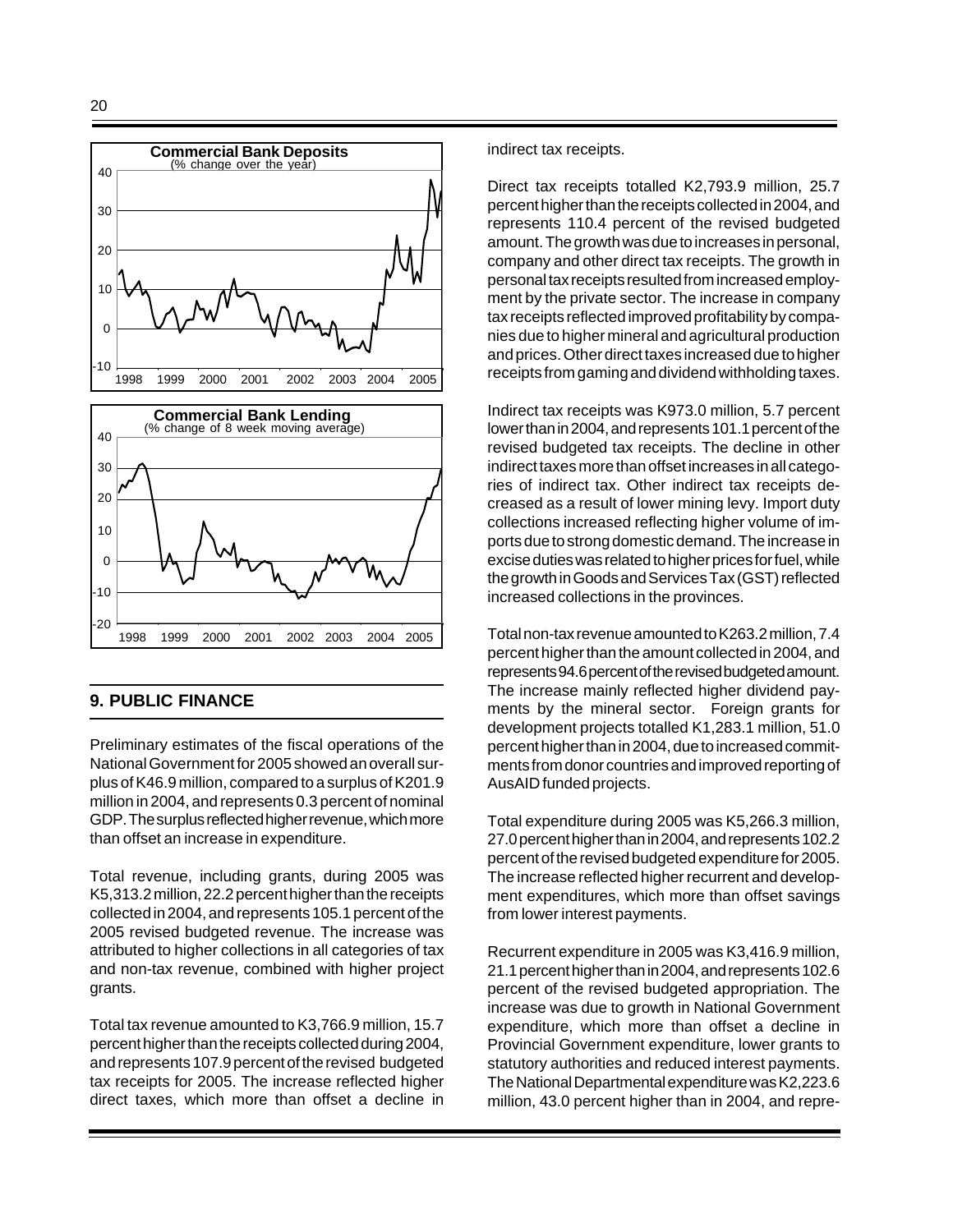sents 105.5 percent of the revised budgeted appropriation. The increase reflected higher education subsidies, payment of arrears and court orders, and expenses relating to the structural reforms and the funding of the Government's equity share of the PNG Gas project. Provincial Government recurrent expenditure was K656.5 million, 5.0 percent lower than the expenditure level during 2004, and represents 96.7 percent of the revised budgeted amount. The slight decline was due to reduced staffing and administrative grants. Interest payments totalled K332.8 million, 11.7 percent lower than the amount paid in 2004, and reflected lower interest rates on Treasury bills combined with the appreciation of the kina against the US dollar.

Total development expenditure in 2005 was K1,849.4

million, 39.4 percent higher than in 2004 and represents 101.5 percent of the revised budgeted expenditure for 2005. The increase reflected increased commitments from donor countries and improved reporting of expenditures related to AusAID funded projects.

The surplus combined with domestic borrowing of K190.9 million was used to make a net overseas loan repayment of K237.8 million. The net external loan repayments comprised of K64.5 million in concessionary, K16.5 million in commercial and K156.8 million of extraordinary sources. The domestic financing mainly reflected higher holdings of Government securities by commercial banks, while financing from other domestic sources reflected the higher level of unpresented cheques issued in 2005.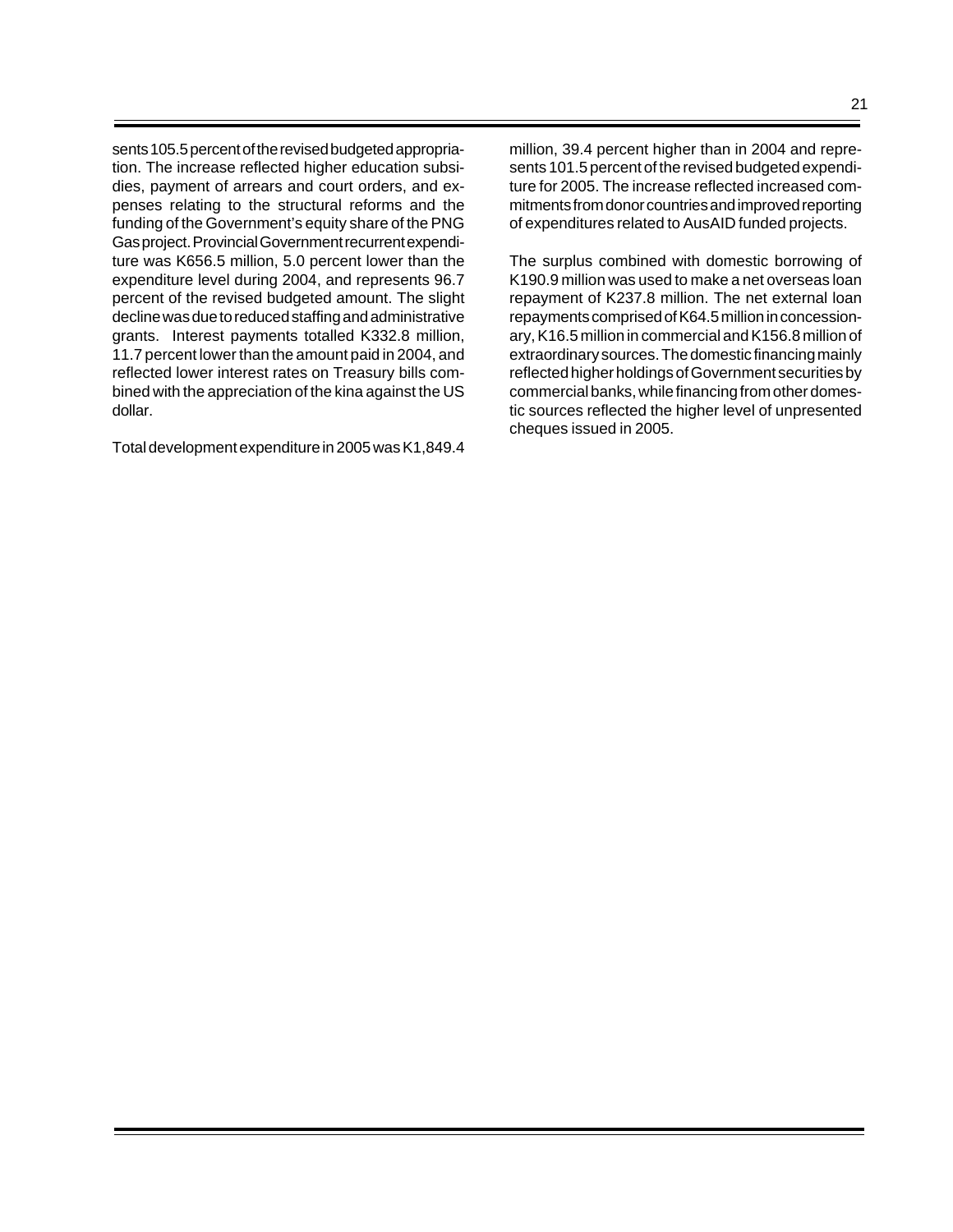### **THE 2006 NATIONAL BUDGET**

The National Budget is the principal tool for fiscal policy; one component of a set of policy tools employed to meet multiple objectives of macroeconomic management. The importance of the budget lies in its immediate impact on the level of aggregate demand and hence, on the economy as a whole.

This article reviews the 2006 National Budget against the 2005 revised Budget presented in Parliament in November 2005. The Budget focuses on sustaining the current macroeconomic stability and achieving positive economic growth through implementation of the Budget that is consistent with the Medium Term Fiscal Strategy (MTFS) and the Medium Term Development Strategy (MTDS). As with previous budget articles the detailed budget data has been rearranged and aggregated. Some misclassification of data may occur as a result of this process but the primary focus here is the broad aggregates and trends.

The fiscal strategy for 2006 and the medium term is framed on the back of sound macroeconomic fundamentals, which aims to sustain the conditions necessary for economic growth by reallocating expenditure to priority areas identified in the MTDS. To achieve macroeconomic stability the Government targets a budget deficit of 0.6 percent of GDP in 2006. Growth would be achieved by redirecting expenditure towards productive areas that generate export revenue, create employment and maximise social welfare in the medium term. The MTFS for 2006 recognises the vulnerability of the current economic environment in PNG, in particular the potential for adverse developments and therefore, the aim for continued sound economic management.

In line with this strategy, the Government has identified infrastructure development, education, health, law and order, agriculture, public service reforms and revenue raising as priority areas. The key initiatives introduced in the 2006 Budget were; tax cuts to personal and company income, tax incentives to specific sectors involved in promoting trade and investment including increase in infrastructure tax credit scheme for agriculture, funding of district initiatives and road improvement, cost rationalisation and expenditure cuts to nonpriority government departments and strengthening of the Internal Revenue Commission (IRC) to improve revenue collection.

The Budget also incorporated the Government's Structural Reform Program (SRP) introduced in 2003, with emphasis on public sector reforms. Structural reforms such as improving public sector performance, removing barriers to trade and investment and promoting good governance are crucial in providing the appropriate conditions necessary for sustained macroeconomic stability and to achieve economic growth.

The Government recognises that project support grants from donor countries continue to provide significant funding for development projects, which otherwise could have been difficult to undertake alone. Total Project Support Grant is projected to decrease by K289.1 million to K994.0 million in 2006, largely due to declines in the Japanese International Co-operation Agency (JICA) and AusAID grants. This is due to the completion of major projects undertaken by JICA and the withdrawal of the police component of the Enhanced Co-operation Program (ECP), which was included in the 2005 Budget. However, other donors including the European Union (EU), New Zealand and China have increased their commitments in 2006.

The formulation of the Budget was based on the expected economic developments in 2006, which is expected to result in a real GDP growth of 3.5 percent. The higher economic growth is expected from all sectors of the economy. The projected growth in the agriculture sector reflects increases in production due to tax incentives provided to the sector. The favourable economic environment is expected to broaden economic growth in the other sectors, including construction and manufacturing associated with rising activity in the mineral sector.

Table 1 summarises fiscal developments from 2002 to 2005 and the Budget indicators for 2006. The preliminary outcome for 2005 appropriation is K115 million more than the revised Budget appropriation, due mainly to higher recurrent expenditures. In 2006, the fiscal burden on the economy, as represented by the appropriations/GDP ratio is expected to improve from the 2005 out-turn of 35.0 percent to 30.4 percent. The improvement reflects lower 2006 Budget appropriation.

The easing in the fiscal burden reflects the Government's focus on expenditure controls due to the anticipated decline in revenue growth in 2006. However, the role of the Government in many developing countries has been its direct and indirect involvement in both economic and social development. In the absence of a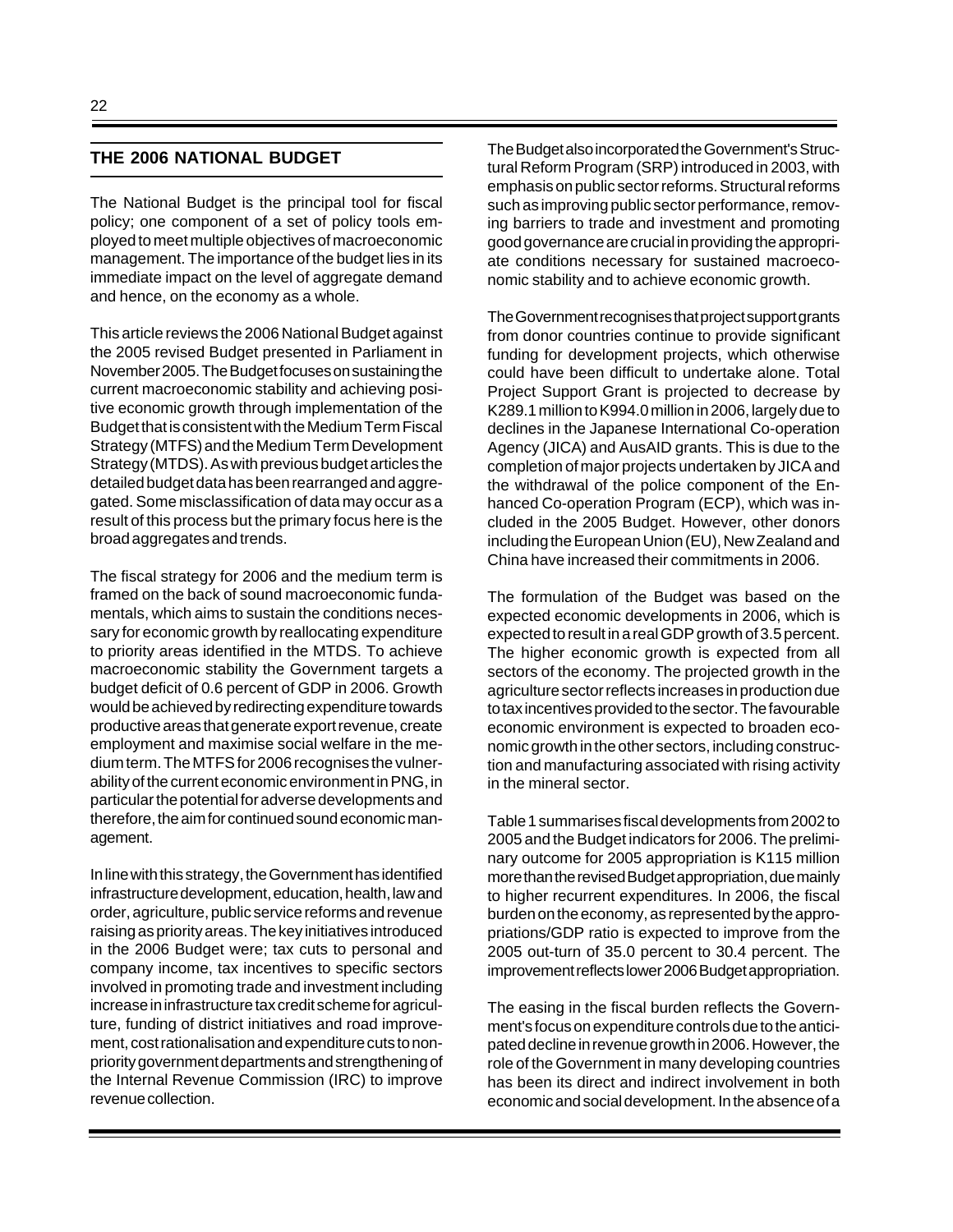#### **Table 1: Budgetary Indicators (K'million)**

|                                        | 2002                   | 2003           |              | 2004   |                           | 2005                            |                        | 2006          |
|----------------------------------------|------------------------|----------------|--------------|--------|---------------------------|---------------------------------|------------------------|---------------|
|                                        |                        | <b>Actuals</b> |              |        | Original<br><b>Budget</b> | <b>Revised</b><br><b>Budget</b> | Preliminary<br>Outcome | <b>Budget</b> |
| 1. Total Internal Revenue & Grants     | $3,286$ r              | 3,650          | $\mathsf{r}$ | 4,350  | 4,640                     | 5,054                           | 5,313                  | 4,739         |
| 2. Appropriations                      | $3.737$ r              | 3,774 $r$      |              | 4,148  | 4,777                     | 5,151                           | 5,266                  | 4,829         |
| 3. Surplus/(Deficit) =1-2              | $-450$                 | $-124$         |              | 202    | $-138$                    | $-97$                           | 47                     | $-90$         |
| 4. Primary Balance                     | $-14$                  | 615            |              | 578    | 343                       | 251                             | 380                    | 407           |
| 5. Financing                           | 450                    | 124            |              | 449    | 138                       | 97                              | $-47$                  | 90            |
| External                               | $-127$<br>$\mathsf{r}$ | $-307$         |              | 325    | $-190$                    | $-156$                          | $-238$                 | $-124$        |
| Domestic                               | 577<br>$\mathbf{r}$    | 431            |              | 124    | 328                       | 252                             | 191                    | 214           |
| Asset sales                            | 201                    | 40             |              | 25     | $\mathbf 0$               | 0                               | $\mathbf 0$            | 0             |
| Memorandum Items:                      |                        |                |              |        |                           |                                 |                        |               |
| 6. Borrowed Funds                      | 1,013                  | 814            |              | 1,434  | 1,150                     | 1,330                           | 1,544                  | 1,383         |
| 7. GDP (Nominal)                       | 11,567 r               | 12,765 r       |              | 13,692 | 14,491                    | 15,041                          | 15,041                 | 15,886        |
| (Ratios to Nominal GDP in %)           |                        |                |              |        |                           |                                 |                        |               |
| 8. Appropriations/GDP                  | 32.3<br>$\mathsf{r}$   | 29.6           | $\mathsf{r}$ | 30.3   | 33.0                      | 34.2                            | 35.0                   | 30.4          |
| 9. Total Internal Revenue & Grants/GDP | 28.4<br>$\mathsf{r}$   | 28.6           | $\mathsf{r}$ | 31.8   | 32.0                      | 33.6                            | 35.3                   | 29.8          |
| 10. Surplus or Deficit/GDP             | $-3.9$<br>$\mathsf{r}$ | $-1.0$         |              | 1.5    | $-1.0$                    | $-0.6$                          | 0.3                    | $-0.6$        |
| 11. Borrowed Funds/GDP                 | 8.8<br>$\mathsf{r}$    | 6.4            | $\mathsf{r}$ | 10.5   | 7.9                       | 8.8                             | 10.3                   | 8.7           |
| (Growth rates in %, year on year)      |                        |                |              |        |                           |                                 |                        |               |
| 12. Appropriations                     | 5.4<br>$\mathsf{r}$    | 1.0            | $\mathsf{r}$ | 9.9    | 15.2                      | 7.8                             | 2.2                    | $-6.2$        |
| 13. GDP (Nominal)                      | 16.3<br>$\mathsf{r}$   | 10.4           | $\mathsf{r}$ | 7.3    | 5.8                       | 3.8                             | 3.8                    | 5.6           |
| 14. Headline Inflation (Over the Year) | 11.8                   | 8.4            |              | 1.9    | 2.6                       | 3.6                             | 4.6                    | 4.6           |

The above figures may not correspond to S25 due to some reclassification.

Source: Bank of Papua New Guinea.

2006 Budget Papers, Volumes 1 , Department of Finance and Treasury.

measure of the efficiency of Government expenditure, it is not possible to estimate precisely the impact that Government has on economic growth.

The 2005 preliminary fiscal out-turn showed a surplus of 0.3 percent of nominal GDP, compared to the deficits projected for both the original and revised budgets. The budget surplus combined with net domestic financing, was used to make net external loan repayments.

The projected budget deficit of K90 million for 2006 is 0.6 percent of nominal GDP. The 2006 deficit comprises payment of arrears of K5 million, K69 million in payments relating to SRP and an underlying deficit of K16 million. Net external loan repayment of K124 million is budgeted, comprising mainly of K40 million to extraordinary sources, K18 million to concessionary sources and K66 million to commercial sources. A positive net domestic financing of K214 million is projected to be raised through the issuance of Inscribed stocks and new Treasury bills.

The primary balance (as shown in table 1) measures the effects of discretionary budgetary policy by excluding interest payments from the conventional measure of fiscal deficit. This deficit indicates how the fiscal actions of the Government affect the Government's net debt position and is important in assessing the sustainability of fiscal deficit. A surplus in the primary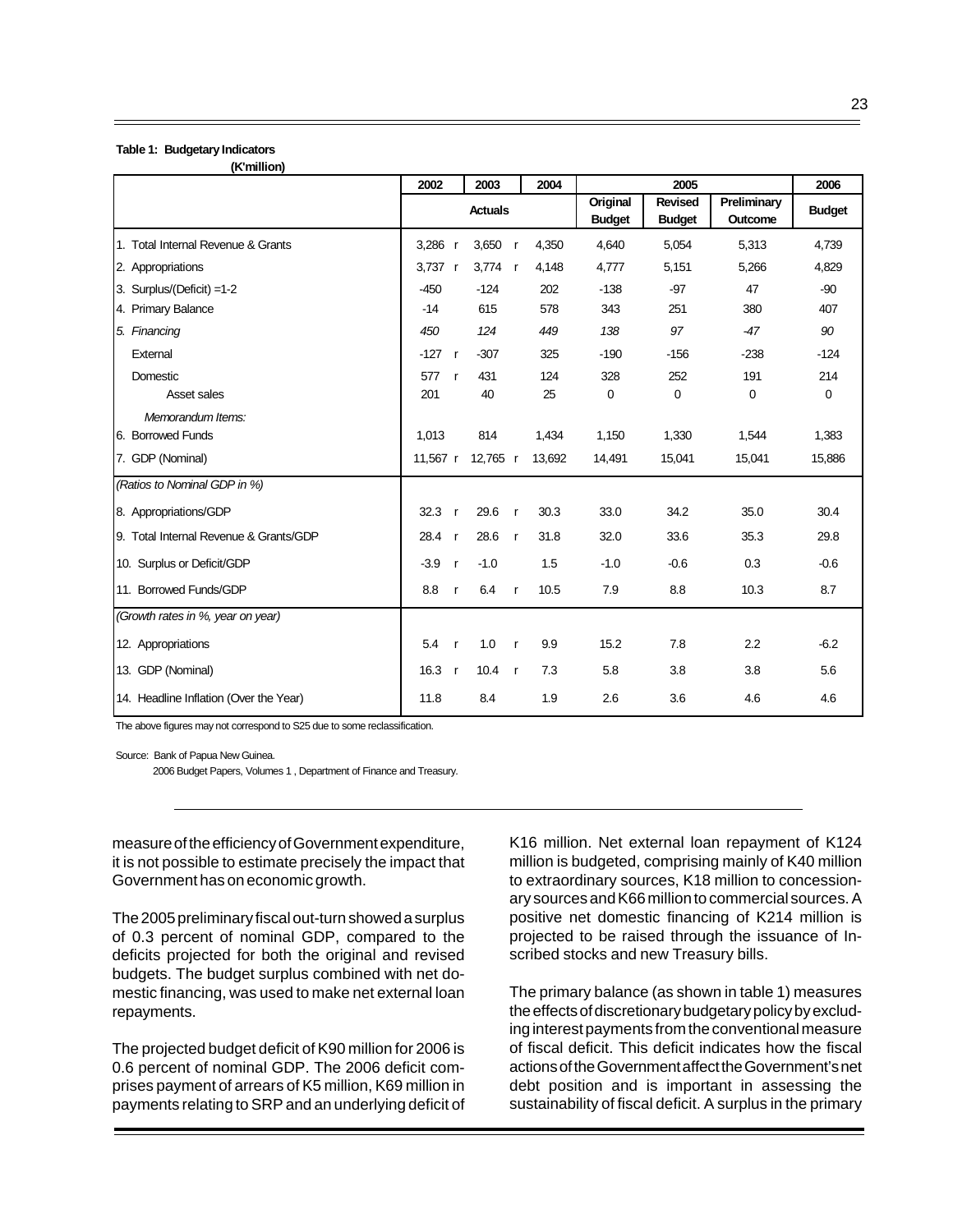|                                       | 2002  |              | 2003           |              | 2004  |               | 2005           |             |               |  |  |
|---------------------------------------|-------|--------------|----------------|--------------|-------|---------------|----------------|-------------|---------------|--|--|
|                                       |       |              | <b>Actuals</b> |              |       | Original      | <b>Revised</b> | Preliminary | <b>Budget</b> |  |  |
|                                       |       |              |                |              |       | <b>Budget</b> | <b>Budget</b>  | Outcome     |               |  |  |
| 1. Total Internal Revenue & Grants    | 3,286 | r            | 3,650          | $\mathsf{r}$ | 4,350 | 4,640         | 5,054          | 5,313       | 4,739         |  |  |
| 2. Direct Taxes                       | 1,491 |              | 1,787          | $\mathsf{r}$ | 2,223 | 2,072         | 2,530          | 2,794       | 2,468         |  |  |
| 3. Indirect Taxes                     | 934   | $\mathsf{r}$ | 931            |              | 1,031 | 1,024         | 1,012          | 993         | 1,050         |  |  |
| 4. Department Rev. & Services         | 74    |              | 80             |              | 80    | 78            | 78             | 78          | 82            |  |  |
| 5. Revenue from Assets                | 96    |              | 160            |              | 165   | 183           | 150            | 165         | 145           |  |  |
| 6. Grants                             | 691   |              | 693            |              | 850   | 1,283         | 1,283          | 1,283       | 994           |  |  |
| Memorandum Item:                      |       |              |                |              |       |               |                |             |               |  |  |
| 7. Borrowing                          | 1,013 |              | 814            |              | 1,434 | 1,150         | 1,330          | 1,544       | 1,383         |  |  |
| Ratios (%)                            |       |              |                |              |       |               |                |             |               |  |  |
| 8. Direct Taxes/Total Revenue         | 45.4  | $\mathsf{r}$ | 48.9           | $\mathbf{r}$ | 51.1  | 44.7          | 50.1           | 52.6        | 52.1          |  |  |
| 9. Indirect Taxes/Total Revenue       | 28.4  | $\mathsf{r}$ | 25.5           | $\mathsf{r}$ | 23.7  | 22.1          | 20.0           | 18.7        | 22.2          |  |  |
| 10. Dept. Revenue/Total Revenue       | 2.2   | $\mathbf{r}$ | 2.2            |              | 1.8   | 1.7           | 1.5            | 1.5         | 1.7           |  |  |
| 11. Revenue from Assets/Total Revenue | 2.9   | $\mathsf{r}$ | 4.4            |              | 3.8   | 3.9           | 3.0            | 3.1         | 3.1           |  |  |
| 12. Grants/Total Revenue              | 21.0  | $\mathsf{r}$ | 19.0           | $\mathsf{r}$ | 19.5  | 27.7          | 25.4           | 24.1        | 21.0          |  |  |
| Memorandum Item:                      |       |              |                |              |       |               |                |             |               |  |  |
| 13. Borrowings/Total Revenue          | 30.8  | $\mathsf{r}$ | 22.3           | $\mathsf{r}$ | 33.0  | 24.8          | 26.3           | 29.1        | 29.2          |  |  |

**Table 2: Distribution between Revenue and Financing items in the 2006 Budget**

**(K' million)**

Source: Table 1

balance in 2006 indicates that the projected deficit is sustainable and implies that the Government's net debt and total public debt to GDP ratio is expected to improve.

Table 2 depicts that the revenue components of the 2006 Budget as a percentage of total revenue increased for all tax revenue measures, except the project grants. The total budgeted revenue and grants for 2006 is 6.2 percent lower, compared to the 2005 revised Budget. The decline was mainly due to lower direct taxes and project grants.

Total direct taxes are projected to decrease by 2.3 percent, compared to the 2005 revised budget. The decline is due to lower personal and company income tax receipts. However, total direct taxes as a percentage of total revenue is projected to increase to 52.1 percent in 2006, compared to 50.1 percent in the 2005 revised Budget. The increase in the ratio reflects a decline in total revenue by more than the decline in direct taxes.

Indirect taxes are expected to increase by 3.8 percent in 2006, compared to the 2005 revised Budget. The increase is due to higher Goods and Services Tax (GST) receipts and excise collections. Indirect taxes as a percentage of total revenue is projected to increase to 22.2 percent in 2006, compared to 20.0 percent in the 2005 revised budget. Non-tax revenue is expected to decline marginally due partly to lower dividend payments to the Government.

Total project grants are projected to decline by 22.5 percent in 2006, compared to the 2005 revised Budget. The significant decline was mainly the result of the reduced Enhanced Co-operation Programme (ECP) by the Australian Government. Total project grants as a percentage of total revenue is projected to decrease to 21.0 percent in 2006, compared to 25.4 percent in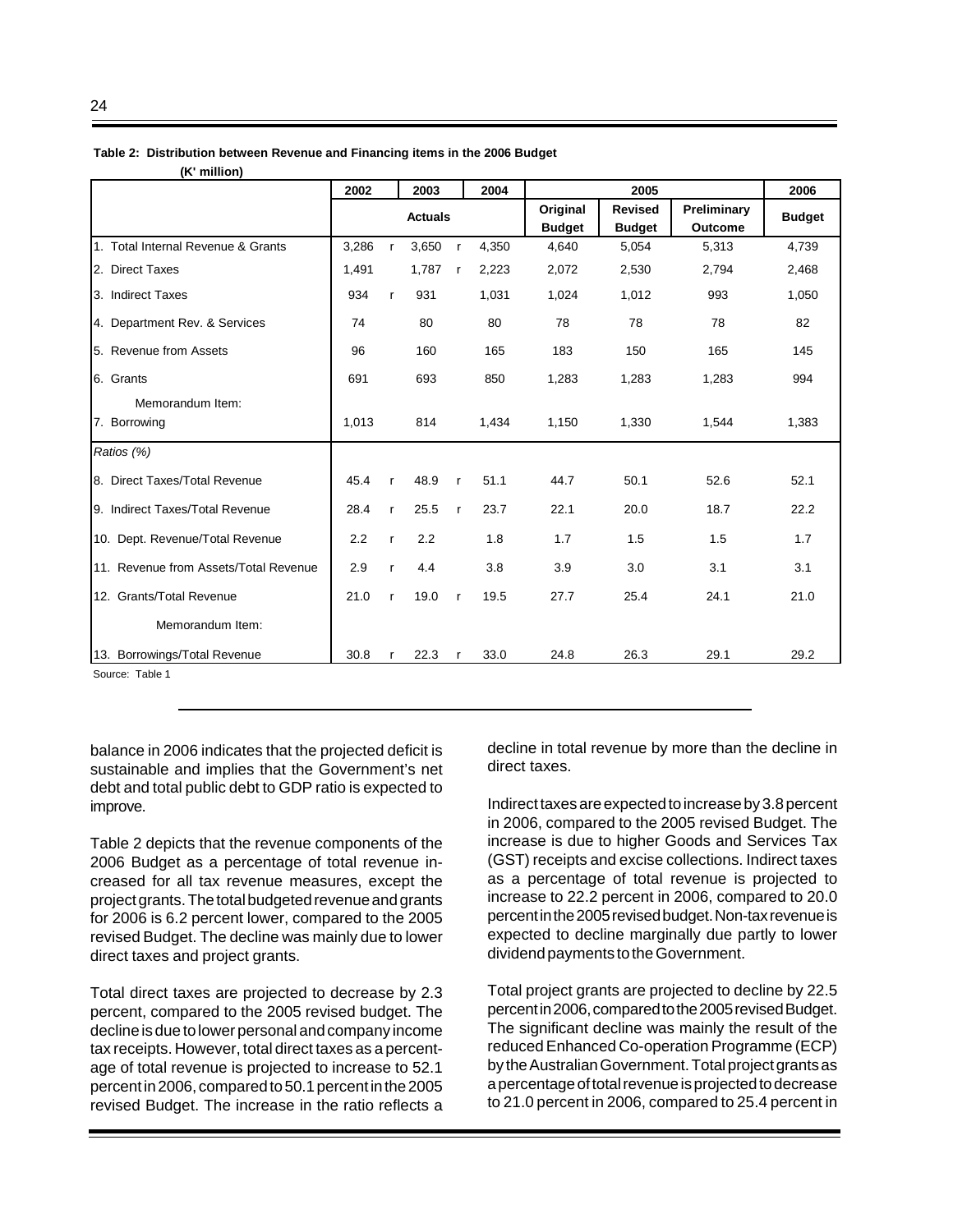#### **Table 3: Appropriation Between Sectors (K' million)**

| (K INIIIION)                               |       |              |                |              |       |                           |                                 |                        |               |
|--------------------------------------------|-------|--------------|----------------|--------------|-------|---------------------------|---------------------------------|------------------------|---------------|
|                                            | 2002  |              | 2003           |              | 2004  |                           | 2005                            |                        | 2006          |
|                                            |       |              | <b>Actuals</b> |              |       | Original<br><b>Budget</b> | <b>Revised</b><br><b>Budget</b> | Preliminary<br>Outcome | <b>Budget</b> |
| 1. Total Appropriation                     | 3,737 |              | 3,774          | <b>r</b>     | 4,148 | 4,777                     | 5,151                           | 5,266                  | 4,829         |
| 2. Current Expend. National Level (a)      | 1,954 |              | 2,101          |              | 2,130 | 2,261                     | 2,650                           | 2,760                  | 2,396         |
| 3. Development Expenditure (b)             | 1,195 | $\mathbf{r}$ | 1,079          |              | 1,327 | 1,888                     | 1,822                           | 1,849                  | 1,687         |
| 4. Provincial Governments (c)              | 588   |              | 595            |              | 691   | 628                       | 679                             | 657                    | 746           |
| Ratios (%)                                 |       |              |                |              |       |                           |                                 |                        |               |
| 5. Current Expenditure/Total Appropriation | 52.3  | r            | 55.7           | $\mathbf{r}$ | 51.3  | 47.3                      | 51.4                            | 52.4                   | 49.6          |
| 6. Dev. Expenditure/Total Appropriation    | 32.0  |              | 28.6           | <b>r</b>     | 32.0  | 39.5                      | 35.4                            | 35.1                   | 34.9          |
| 7. Provincial Govts/Total Appropriation    | 15.7  |              | 15.8           |              | 16.7  | 13.1                      | 13.2                            | 12.5                   | 15.4          |

Source: Table 1

Notes:

(a) Current Expenditure, National Level includes interest payments and transfers to CSAs.

(b) Development expenditure includes Australian project grants

(c) Provincial Government's is recurrent expenditure only.

#### 2005.

The 2006 National Budget continues to implement recommendations of the Taxation Review Committee (TRC) with the aim of improving and simplifying tax administration, to encourage investment and economic growth in the long run. The Budget neither introduced any new tax measures nor increased existing tax rates. However, the only tax reforms introduced include tax reductions to personal income, removal of double taxing on company dividends, and tax incentives for specific sectors involved in tourism and agriculture. The Government will continue to focus on strengthening tax compliance including improvements in collection of non-tax revenue in 2006.

Table 3 shows that the share of recurrent expenditure to total appropriation will decrease to 49.6 percent in 2006, compared to 51.4 percent in the 2005 revised budget. This trend is consistent with the MTFS, which follows a path of deficit reduction to achieve a balanced budget in the medium term. The share of development expenditure to total appropriation is 34.9 percent in 2006, compared to 35.4 percent in the 2005 revised Budget. The slight fall in development expenditure reflects the decline in donor funding due to the exclusion of the police component of the ECP in 2006. However, the Government has increased funding for the Development Budget to partially cater for the shortfall in project grants. This is in line with the Government's Export-Led Growth Strategy by increasing service delivery at the district level and improving the country's road infrastructure.

The 2006 Budget shows that total expenditure is 6.3 percent lower than the 2005 revised Budget. National recurrent expenditure is projected to decrease by 9.6 percent and development expenditure by 7.4 percent, while recurrent Provincial Government spending is expected to increase by 9.9 percent, compared to the 2005 revised Budget. The decrease in National recurrent expenditure is due to lower goods and services, arrears and SRP payments. The decrease in development expenditure reflects a fall in donor funding. The increase in Provincial Government expenditure is due to higher salaries and wages.

The new expenditure control measures for 2006 include further improvements to existing expenditure controls, reallocating spending to high priority programs identified in the MTDS, and continued public sector reforms.

Achieving the 2006 Budget revenue and expenditure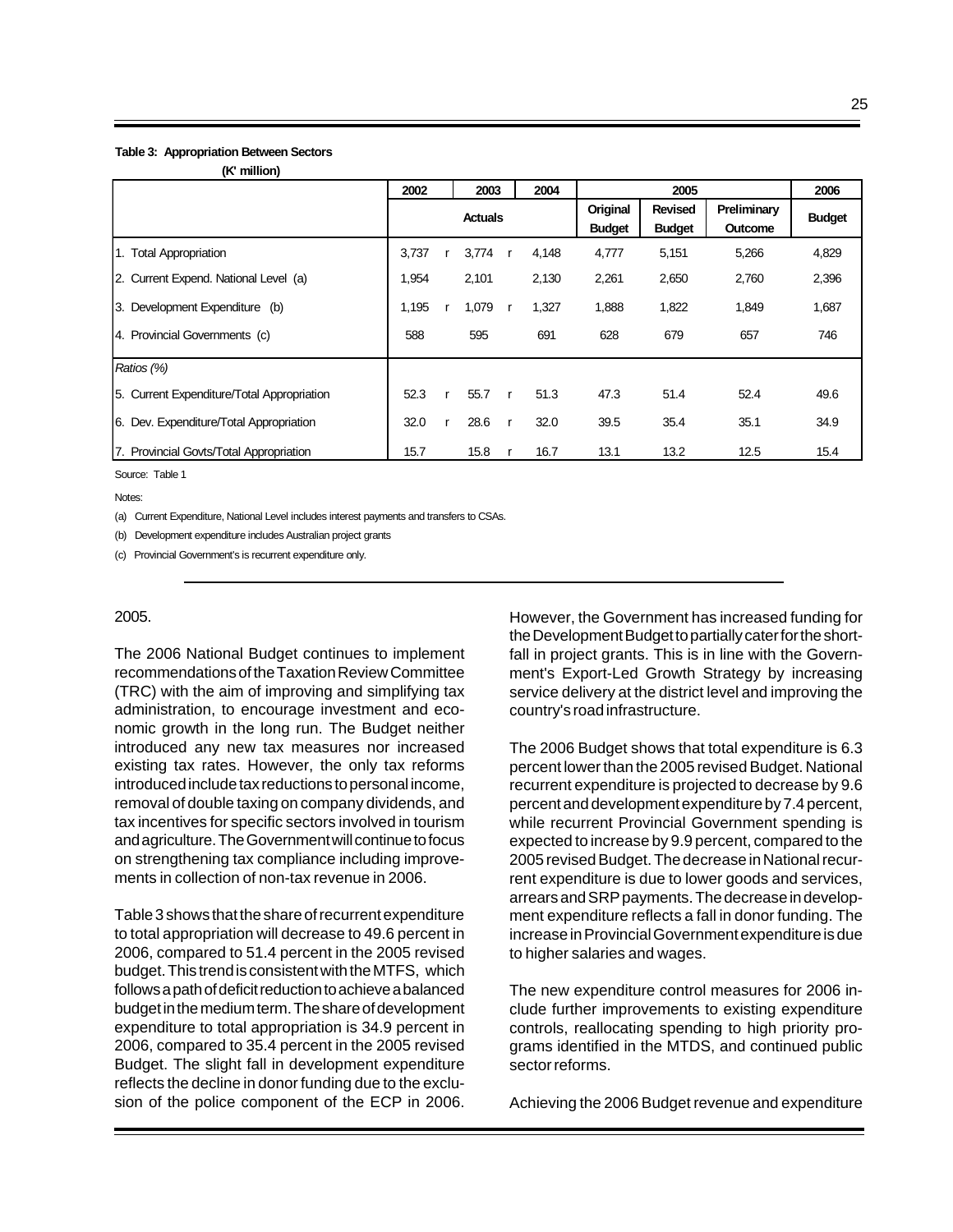targets are important because of its implications on financing and the level of public debt. A responsible Government should always maintain strict expenditure controls within the budgeted appropriations and effectively utilise any windfall revenue to retire debt and finance public works or infrastructure. This would avoid excessive injections of liquidity into the monetary system, because of its implications on the exchange rate and domestic inflation. The major threat to monetary conditions, the exchange rate and inflation, remains any fiscal slippages in the 2006 Budget. Therefore, the Government's MTDS and MTFS, which encourages prudent management of Government finances to achieve balanced budget and sustainable debt levels in the medium term are the key to macroeconomic stability.

The appropriate fiscal policy that should be adopted must, in addition to being internally consistent and compatible with the broader objectives of the Government, be sustainable. If the budget deficit and a sustainable level of domestic financing are to be achieved in 2006, the Government must refrain from excessive expenditure over-runs and live within the parameters of the 2006 budget.

Given the neutral stance of monetary policy adopted by the Central Bank, continued fiscal discipline will complement the gains on macroeconomic stability. Moreover, if the targets for Government revenue and external financing fall short of expectations, expenditure levels should be reviewed and cut, rather than reliance on domestic financing to meet budgeted and unbudgeted expenditure levels. Any increase in domestic financing to cover shortfalls in revenue will undermine the macroeconomic stability gained over the last three years. In this context, it is important that the structural reforms are continued by the Government and expenditure priorities are implemented consistent with the MTDS in order to achieve long term sustainable growth.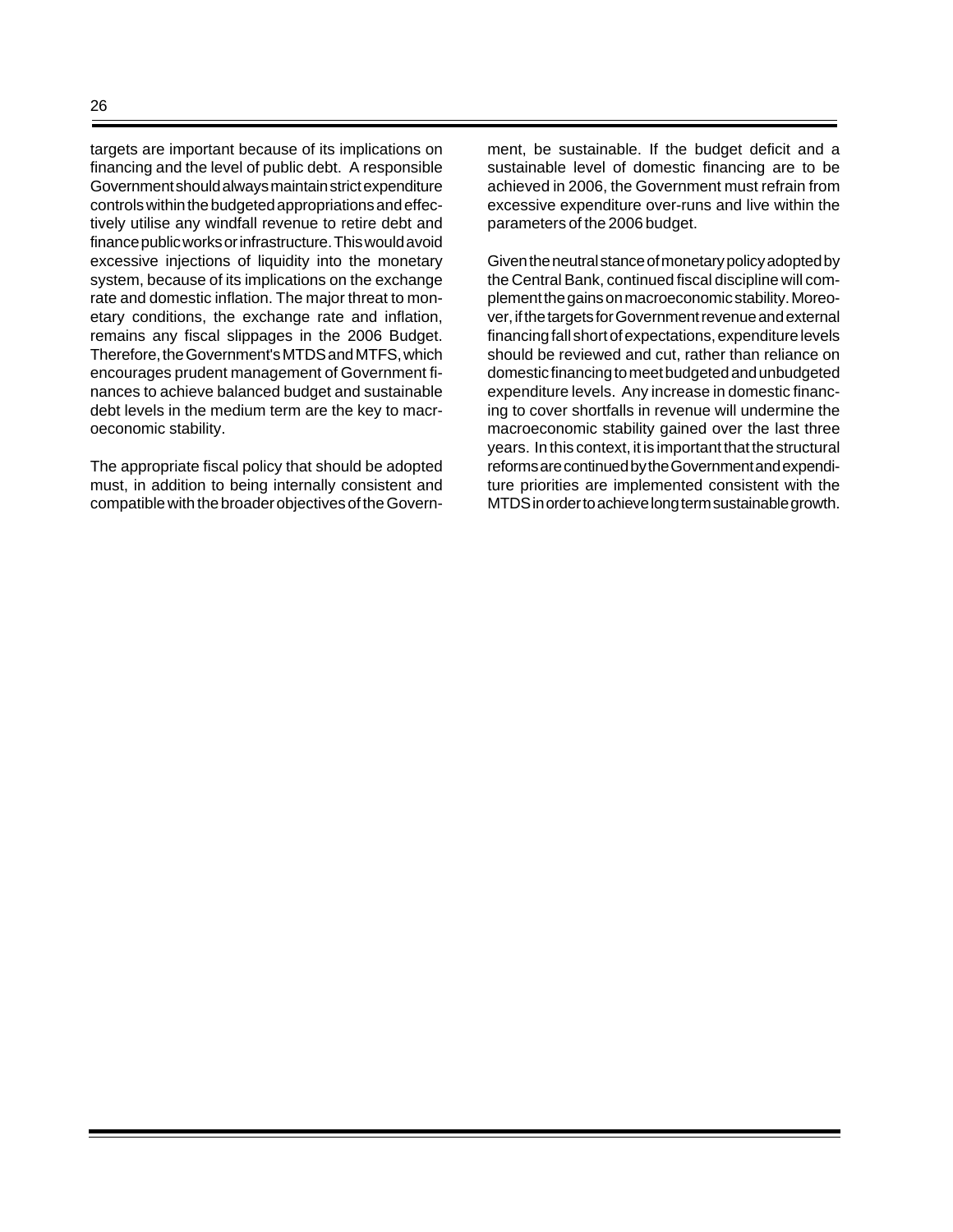#### **FOR THE RECORD**

#### **MONTHLY KINA FACILITY RATE ANNOUNCEMENTS**

The Central Bank introduced the Kina Facility Rate (KFR) in February 2001, as an official rate to indicate its stance of monetary policy. The KFR is a monthly rate and any changes to it should translate to changes in market interest rates. Changes to the KFR is based on assessment of economic fundamentals consistent with the overall objective of monetary policy of price stability in the economy. From January 2002, the KFR announced by the Bank were;

| 2003 06 January | Increased by 50 basis points to 14.50%   |
|-----------------|------------------------------------------|
| 03 February     | Increased by 50 basis points to 15.00 %  |
| 03 March        | Maintained at 15.00 %                    |
| 07 April        | Maintained at 15.00 %                    |
| 05 May          | Maintained at 15.00 %                    |
| 02 June         | Increased by 100 basis points to 16.00 % |
| 07 July         | Maintained at 16.00 %                    |
| 04 August       | Reduced by 100 basis points to 15.00 %   |
| 01 September    | Maintained at 15.00 %                    |
| 06 October      | Reduced by 100 basis points to 14.00 %   |
| 03 November     | Maintained at 14.00 %                    |
| 01 December     | Maintained at 14.00 %                    |
| 2004 05 January | Reduced by 100 basis points to 13.00 %   |
| 02 February     | Maintained at 13.00 %                    |
| 01 March        | Reduced by 100 basis points to 12.00 %   |
| 05 April        | Reduced by 100 basis points to 11.00 %   |
| 03 May          | Reduced by 100 basis points to 10.00 %   |
| 07 June         | Maintained at 10.00 %                    |
| 05 July         | Maintained at 10.00 %                    |
| 02 August       | Maintained at 10.00 %                    |
| 06 September    | Reduced by 100 basis points to 9.00 %    |
| 02 October      | Reduced by 200 basis points to 7.00 %    |
| 01 November     | Maintained at 7.00 %                     |
| 06 December     | Maintained at 7.00 %                     |
| 2005 03 January | Maintained at 7.00 %                     |
| 01 February     | Maintained at 7.00 %                     |
| 01 March        | Maintained at 7.00 %                     |
| 04 April        | Maintained at 7.00 %                     |
| 02 May          | Maintained at 7.00 %                     |
| 06 June         | Maintained at 7.00 %                     |
| 04 July         | Maintained at 7.00 %                     |
| 01 August       | Maintained at 7.00 %                     |
| 05 September    | Reduced by 100 basis points to 6.00 %    |
| 03 October      | Maintained at 6.00 %                     |
| 07 November     | Maintained at 6.00 %                     |
| 05 December     | Maintained at 6.00 %                     |

For details of the KFR, see Table 7.2 (S23) of the QEB. KFR announcements prior to January 2002 are reported in the December 2002 QEB.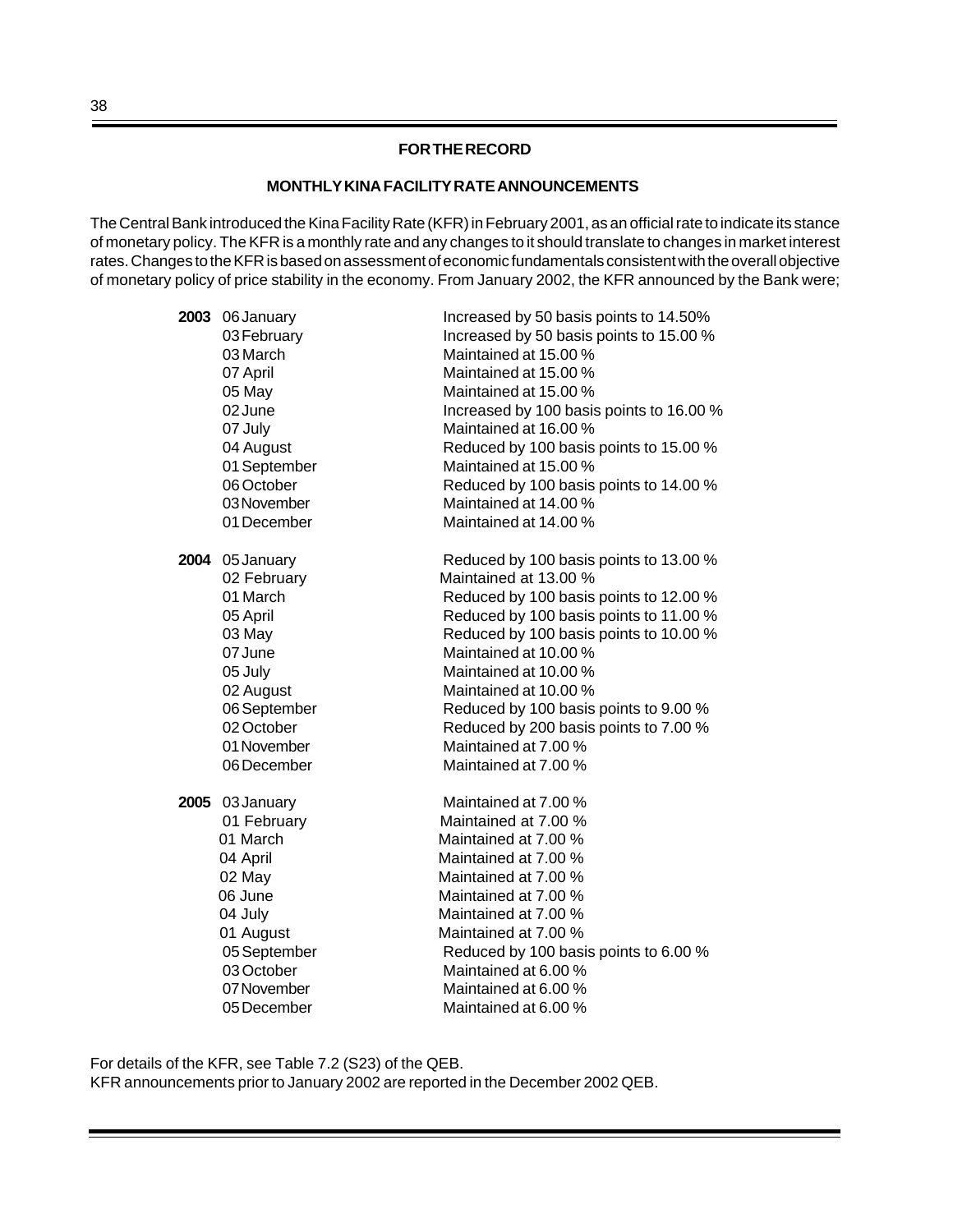### **REFERENCE**

Each issue of the Quarterly Economic Bulletin contains a review of economic conditions for the past quarter and a comprehensive set of updated statistical tables. Articles of special interest to current economic policy are also prepared by Bank staff for inclusion in the Bulletin. The following articles have appeared in the Quarterly Economic Bulletin since December 1992.

| <u>Issue</u> | <b>Title</b>                                                                           |
|--------------|----------------------------------------------------------------------------------------|
| Dec 1992     | The 1993 National Budget                                                               |
| Mar 1993     | Papua New Guinea's Total External Exposure                                             |
| Dec 1993     | The 1994 National Budget                                                               |
| Dec 1993     | Papua New Guinea's Total External Exposure                                             |
| Mar 1995     | The 1995 National Budget                                                               |
| Mar 1995     | Papua New Guinea's Total External Exposure                                             |
| Mar 1995     | Monetary Policy for 1995                                                               |
| Dec 1995     | The 1996 National Budget                                                               |
| Dec 1995     | Monetary Policy for 1996                                                               |
| Mar 1996     | Papua New Guinea's Total External Exposure                                             |
| Dec 1996     | The 1997 National Budget                                                               |
| Dec 1996     | Monetary Policy for 1997                                                               |
| Mar 1997     | Papua New Guinea's Total External Exposure                                             |
| Dec 1997     | Monetary Policy for 1998                                                               |
| Mar 1998     | The 1998 National Budget                                                               |
| Mar 1998     | Papua New Guinea's Total External Exposure                                             |
| Dec 1998     | The 1999 National Budget                                                               |
| Dec 1998     | Monetary Policy for 1999                                                               |
| Mar 1999     | Papua New Guinea's Total External Exposure                                             |
| Sep 1999     | The 1999 Supplementary Budget                                                          |
| Dec 1999     | The 2000 National Budget                                                               |
| Jun 2000     | Semi-annual Monetary Policy Statement, July 2000                                       |
| Dec 2000     | The 2001 National Budget                                                               |
| Dec 2000     | Semi-annual Monetary Policy Statement, January 2001                                    |
| Jun 2001     | Semi-annual Monetary Policy Statement, July 2001                                       |
| Dec 2001     | Semi-annual Monetary Policy Statement, January 2002                                    |
| Dec 2001     | The 2002 National Budget                                                               |
| Jun 2002     | Semi-annual Monetary Policy Statement, July 2002                                       |
| Sep 2002     | The 2002 Supplementary Budget                                                          |
| Dec 2002     | Semi-annual Monetary Policy Statement, January 2003                                    |
| Dec 2002     | The 2003 National Budget                                                               |
| Mar 2003     | Special article: Export Price Index, Volume Index and Weights Calculations Methodology |
| Jun 2003     | Semi-annual Monetary Policy Statement, July 2003                                       |
| Dec 2003     | The 2004 National Budget                                                               |
| Dec 2003     | Semi-annual Monetary Policy Statement, January 2004                                    |
| Sep 2004     | Semi-annual Monetary Policy Statement, July 2004                                       |
| Dec 2004     | Semi-annual Monetary Policy Statement, January 2005                                    |
| Dec 2004     | The 2005 National Budget                                                               |
| June 2005    | Papua New Guinea's Total External Exposure                                             |
| June 2005    | Semi-annual Monetary Policy Statement, July 2005                                       |
| Dec 2005     | The 2006 National Budget                                                               |
| Dec 2005     | Semi-annual Monetary Policy Statement, January 2006                                    |